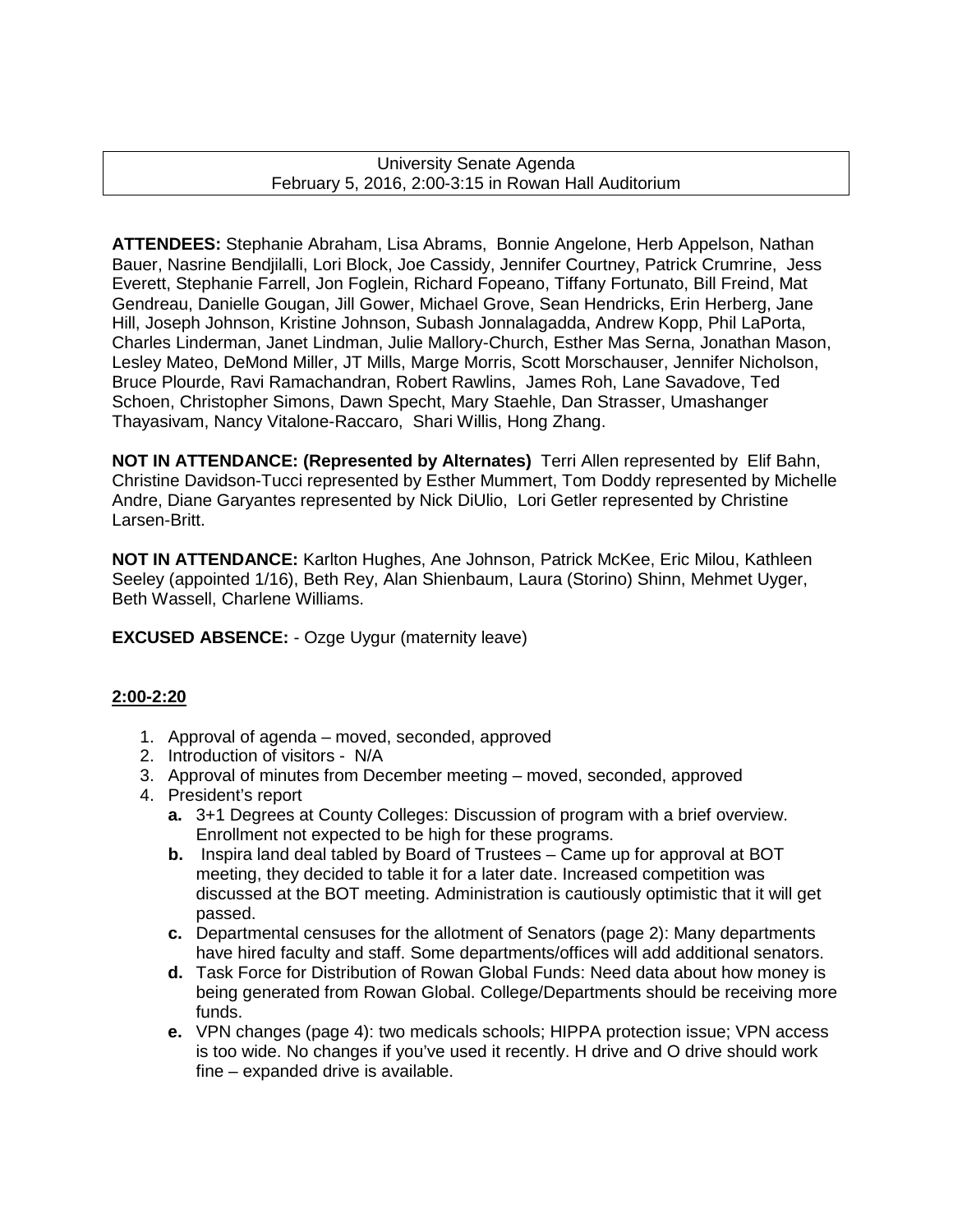- **f.** Problems with technology in the classroom: Discussion about posting how to materials in the classroom for faculty using technology; Need better ways of communicating new technology
- **g.** Presidential house: President is currently living in a 55 or older complex in Glassboro – hard to hold functions. Foundation decided the president of Rowan needs a residence – purchased property in Mullica Hill.
- **h.** Date and location change for all day Senate Meeting: Tuesday, May 17 at 8:30 AM in Eynon Ballroom: Rowan Hall auditorium will not be available that day
- **i.** Barnes Award nominations due to Donna Ennis [\(ennis@rowan.edu\)](mailto:ennis@rowan.edu) by February 12. For more information, visit<http://www.rowan.edu/president/senate/barnes/>

## **2:20-2:30**

5. Title IX Policy (separate file): Presentation by Johanna Velez-Yelin – Memo sent to all University/Division heads. Memo included information about the Title IX Policy for students, employees. The on-line training has been made available to everyone on campus. The document makes the issue of Title IX very clear. Background and further Explanation: We are liable if we have information and don't report. Anyone with the authority to take care of the problem has a responsibility to report it. This includes adjuncts and faculty (those receiving a Rowan paycheck).

Q- Next steps after reporting?

They have prepared a resource guide, but it is a bit cumbersome to find information. Your role (as faculty/staff) is to let the student know that there are resources available to them. What happens next once they're in contact with our office? The process begins of how to address the issue.

Q – Do we (senate) have access to the document? Yes.

Q – Have we had legal officials look at the document? Yes, we have.

Q – What type of outreach is being conducted for students? We give presentations to students, via housing, we spoke at Take Back the Night, we also have plenty of resource materials available for students

Q- So do we also call, even if the student calls? Yes, we always call, no matter what. Q- Is my job over after I report? Maybe not - Your responsibility is over but the student may request more of you. Maybe to walk the student over. Ext. 5830

## **2:30-3:05**

- 6. Proposals from Academic Policies and Procedures: all second readings
	- a. Revisions to Attendance Policy (page 5): Motion carries unanimously.
	- b. Policy on the Electronic Submission of Coursework during Periods of University Closure (page 7): A few cases where faculty had due dates on days when the University was closed – should have a statement on the syllabus. Question about the email that Deb Martin sent out regarding this – appears that not everyone received it. Q – can we assume that the deadline means that it's a deadline for students? Students may not perceive it that way. There could be a difference in interpretation. All in favor: Motion carries unanimously.
	- c. Revisions to Academic Integrity Policy (page 8): First page, very minor change; additional change further down. Q-section D under definitions regarding submitting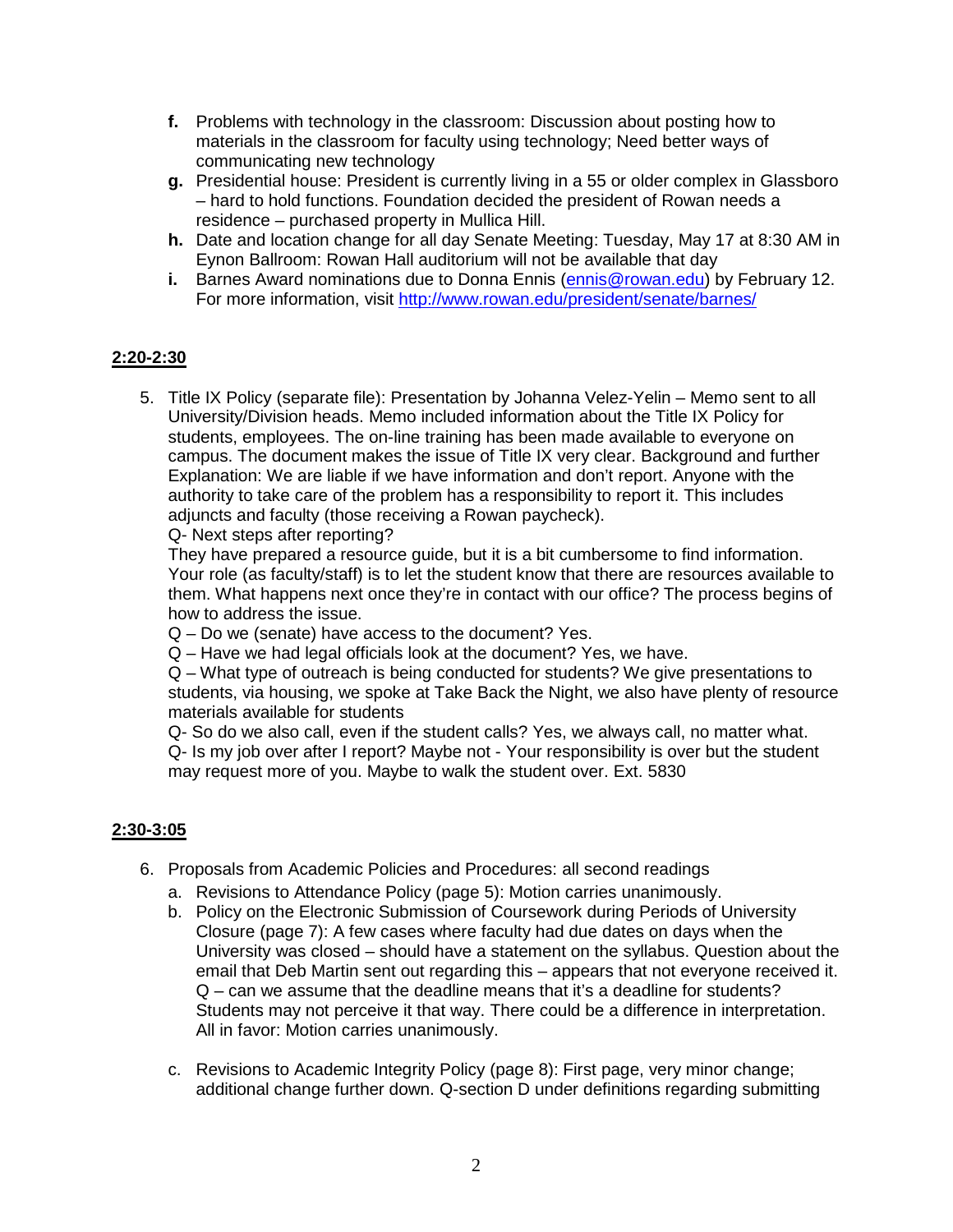the same work to two different classes? In the academic integrity training, a student should refer back to the original faculty member and get permission. All in Favor: Motion carries unanimously.

- d. Interim Policy on Adjunct Credentials (page 22): Forward looking change and not designed to get rid of current policy All in favor: Motion carries unanimously.
- 7. Curriculum report (Erin Herberg) (page 23) Process Q on Sub-minors: First reading (separate file):

Designed to streamline the process and current offerings – working to figure out how to incorporate with Banner; specializations will be called concentrations. Concentrations equivalent to minors

COGS were passed – push to offer more. Proposal designed to tighten up the definitions and make sure we don't have over credentialing. Q- Once it's voted in, what's the timeline? This could take 18 months minimum.

Process Q on Moving Department of Geography and Environment to School of Earth and Environment:

BA program in Geology (new program): Motion carries unanimously. BS program in Geology (new program): Motion carries unanimously. Process Q on Moving Department: Motion carries unanimously.

8. Proposal to create a new Senate Committee on Graduate Education and the Division of Global Learning and Partnerships: First reading (page 24)

Could benefit from having a committee to work with Rowan Global. Will vote on it at the next meeting.

## **3:05-3:15**

9. New business

Additional Items:

-Academic Integrity Committee needs volunteers

-Graduate Advisory Committee looking for a volunteer

Questions:

Q regarding teaching loads and this move to become a research institution? Bill will discuss with Provost and President.

Q regarding the new Business building not having enough classrooms? A3 and A4 buildings on Rowan Boulevard will have additional rooms.

Q is there a contractual cap on the class size? Boat load number? Bill sent the agreement to all Senators.

Q why not have a senate resolution pertaining to teaching loads? Bill stated that he would be happy to present any resolution drawn up.

Q Who controls classrooms and office space? The Space Committee makes final decisions, but the Deans submit requests. That means that faculty are typically overruled by Deans,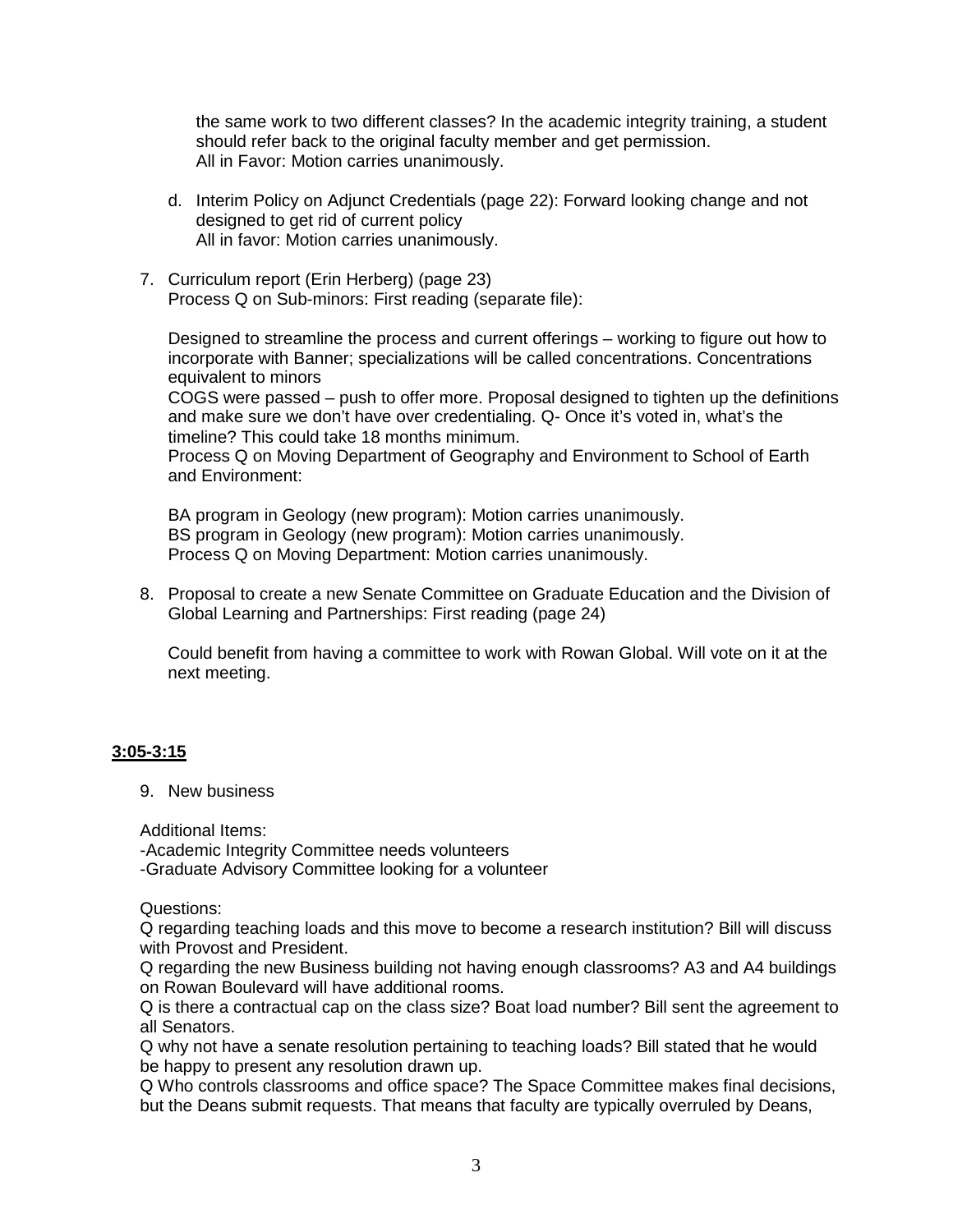10. Adjournment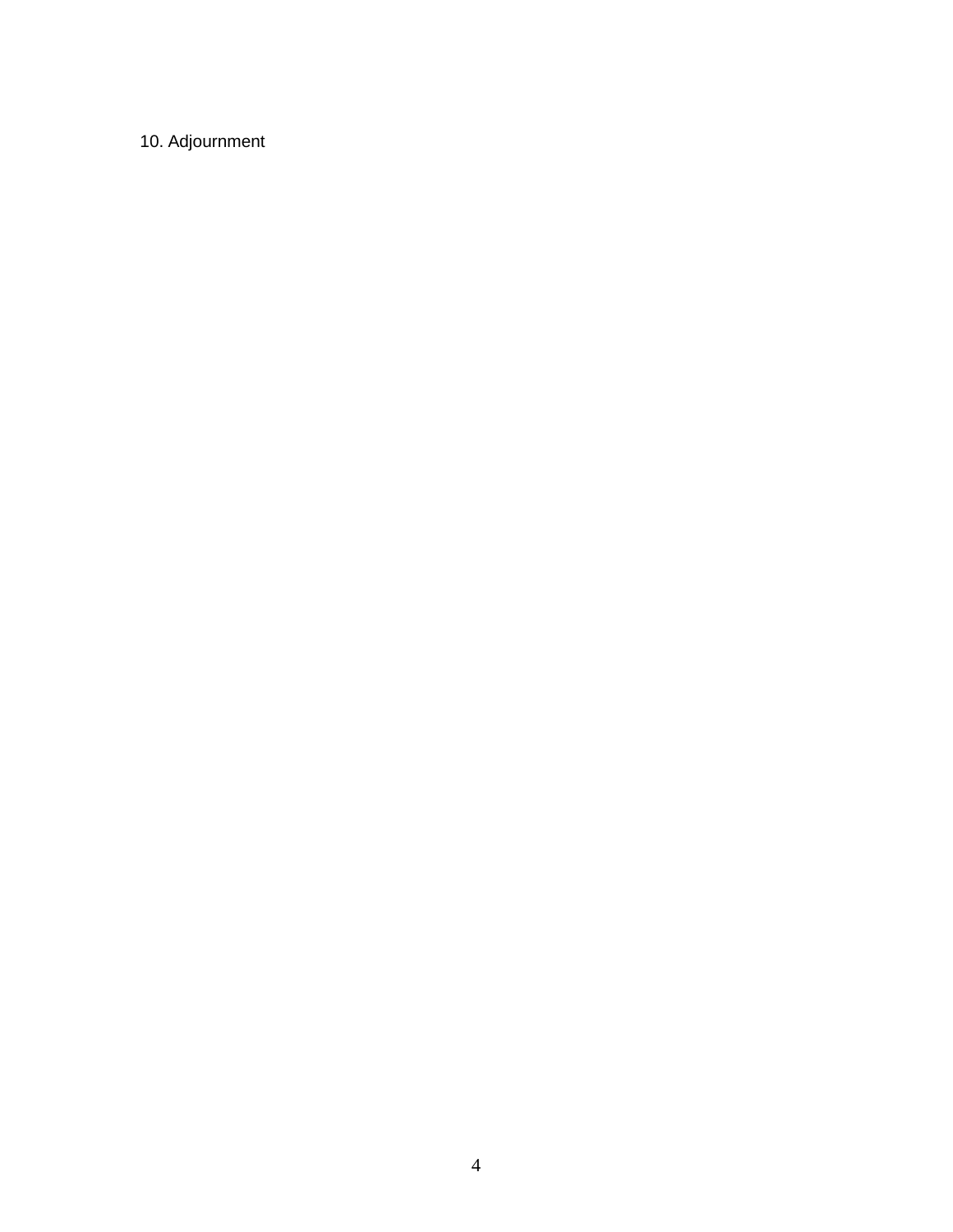#### **Distribution of Senators, Academic Year 2016-2017**

Accounting and Finance: 19 faculty, 2 Senators Art: 16 faculty and professional staff, 2 Senators Biological Sciences: 17 faculty, 2 Senators Biomedical Engineering: 3 faculty, 1 Senator Chemical Engineering: 8 faculty, 1 Senator Chemistry/Biochem: 23 faculty and professional staff, 2 senators Civil/Environmental Engineering: 12 faculty and professional staff, 1 Senator CMSRU: 16 faculty, 2 Senators Communication Studies: 19 faculty, 2 Senators Computer science: 18 faculty members, 2 Senators Ed. Services Administration and Higher Education: 17 faculty members, 2 Senators Electrical and Computer Engineering: 13 faculty and professional staff, 1 Senator English: 15 faculty, 1 Senator Foreign Languages and Literature: 8 faculty, 1 Senator Geography/Environment: 8 faculty, 1 Senator Health and Exercise Sciences: 21 faculty, 2 Senators History: 14 faculty, 1 Senator Interdisciplinary and Inclusive Education: 27 faculty, 2 Senators Journalism: 7 faculty, 1 Senator Language Literacy and Social Cultural Education: 21 faculty, 2 Senators Law and Justice: 15 faculty, 1 Senator Mechanical Engineering: 15 faculty and professional staff, 1 Senator Management and Entrepreneurship: 17 faculty, 2 Senators Marketing/BIS: 16 faculty, 2 Senators Math: 36 faculty: 3 Senators Music: 22 faculty and professional staff, 2 Senators Nursing: 5 faculty, 1 Senator Philosophy and Religion: 10 faculty, 1 Senator Physics and Astronomy: 20 faculty and professional staff, 2 Senators. Political Science and Economics: 11 faculty, 1 Senator Psychology: 23 faculty, 2 Senators Theater and Dance: 10 faculty, 1 Senator Writing Arts: 44 faculty, 3 Senators Library: Still being calculated Professional Staff: Still being calculated Athletics: 24 members, 2 Senators

The Senate Constitution details how Senators are apportioned:

The academic department, library, the athletics department, the professional staff, and Camden Campus constituencies shall be apportioned senators as follows:

"Fewer than 16 constituency members: One (1) senator. At least 16 but fewer than 31 constituency members: Two (2) senators. At least 31 but fewer than 46 constituency members: Three (3) senators. And so forth, in increments of fifteen (15).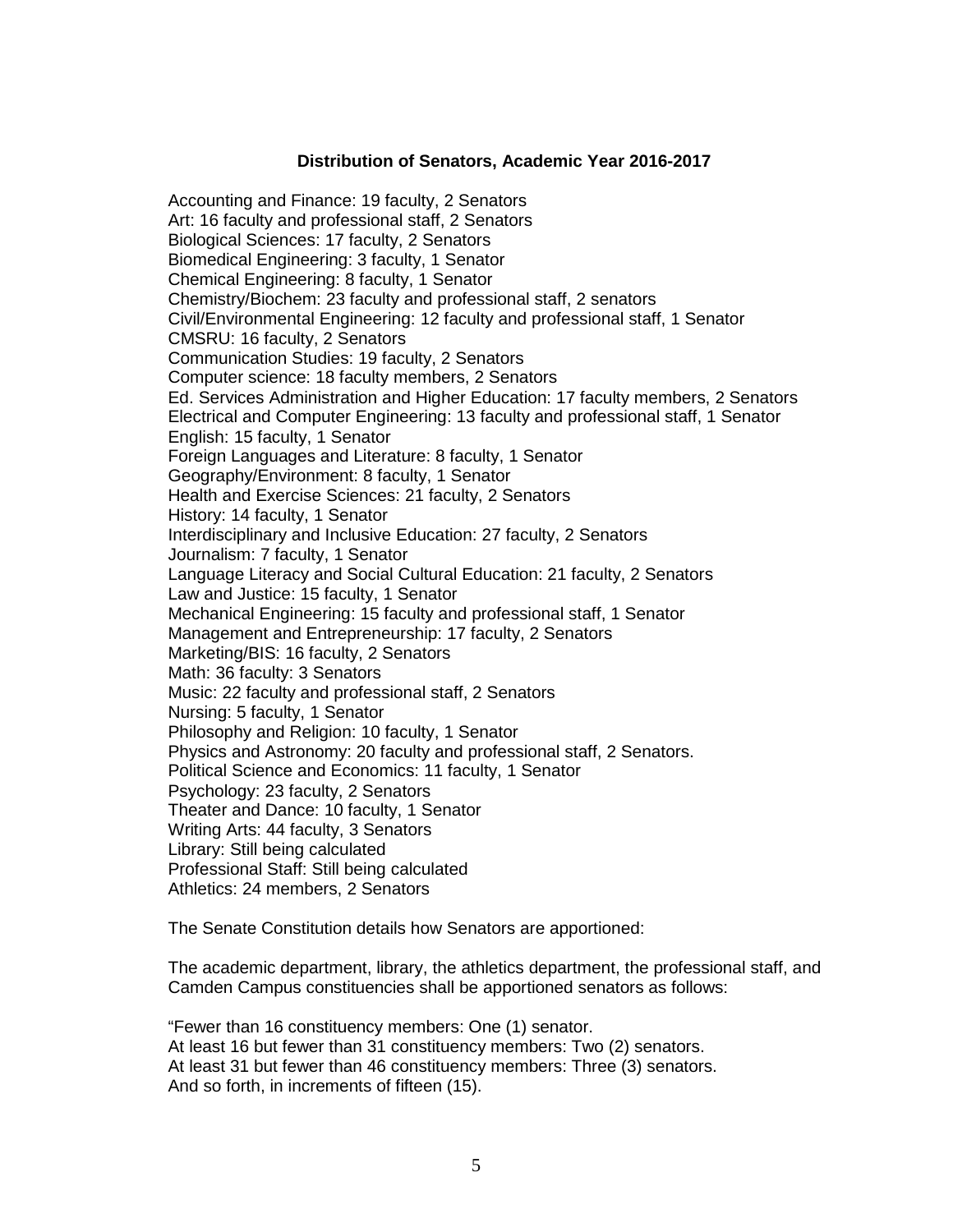The Senate is elected in the Spring of the previous year for the next academic year based on the constituency members in the department at that time, not on projected or even expected numbers for the Fall. Once the Senate is constituted it remains as is until the next election cycle regardless of numbers increasing or decreasing within a constituency in a given academic year."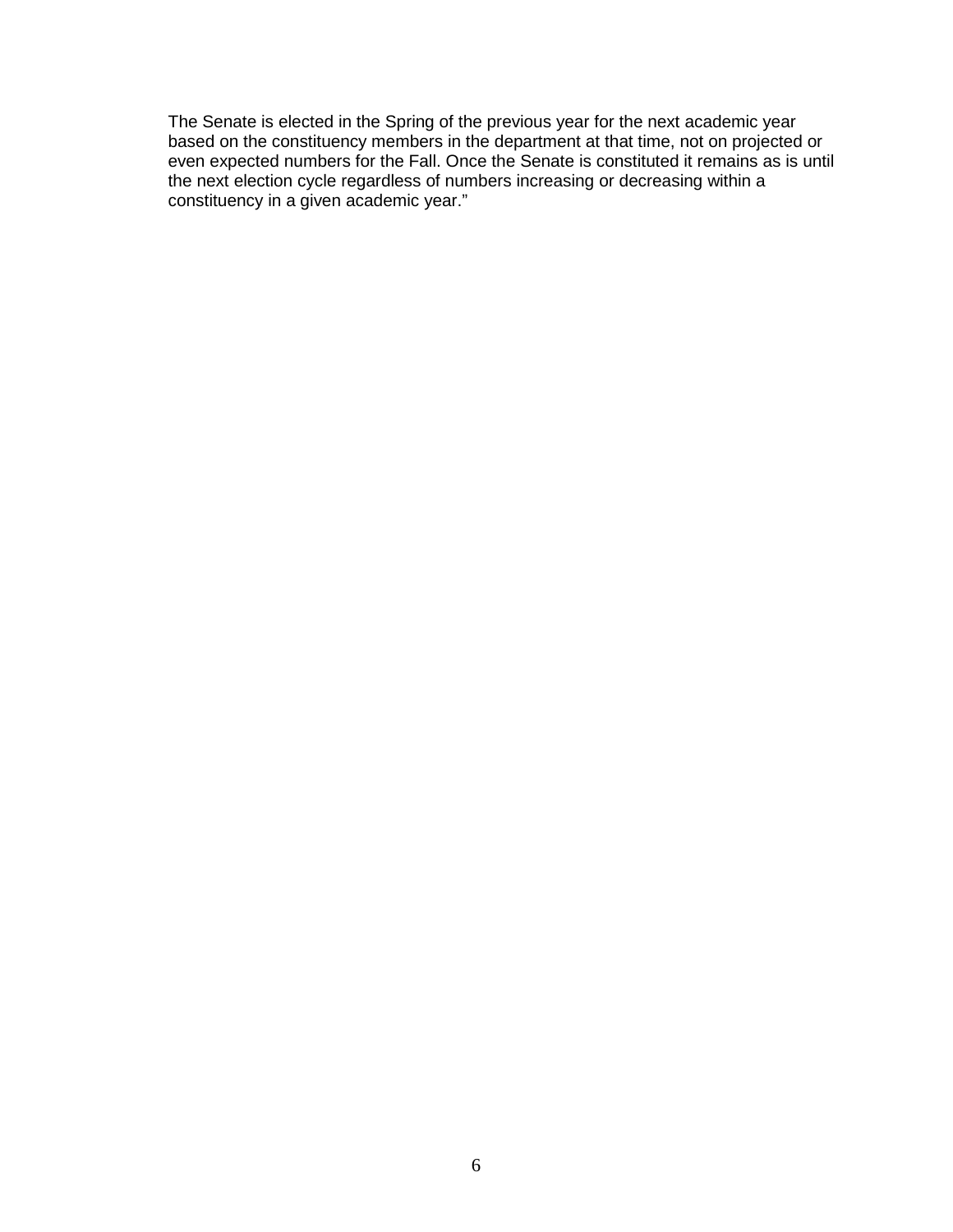# **Details of VPN Access**

Some examples of services that do require the VPN when off campus:

- Direct access to h: and o: drives, though as noted below ExpanDrive provides the same level of access without the VPN.
- Internet Native Banner (INB only; Self Service Banner is available without the VPN).
- Access to the University's HPC environment and specialized computational resources (CC, RUCC, and CADD environments)
- Access to Remote Desktop (RDP) and other administrative interfaces for individuals responsible for supporting some aspect of an application or IT service.

Some examples of common services that do not require VPN access when off campus:

- Accessing your Rowan University email, either via Outlook or via the website at [https://exchange.rowan.edu](https://exchange.rowan.edu/)
- Banner Self Service, available at<http://www.rowan.edu/selfservice>
- Citrix and RowanCloud
- H: and O: drive access via ExpanDrive <https://irt.rowan.edu/display/IRT/ExpanDrive>
- EMR access for SOM Healthcare professionals, which is provided through Citrix
- All instances of Blackboard (CMEB, SOM, Glassboro)
- Rowan's Google Apps for Education Services
- Rowan Online's Canvas

We've updated the IRT website to reflect this information as well <https://confluence.rowan.edu/display/IRT/Rowan+VPN>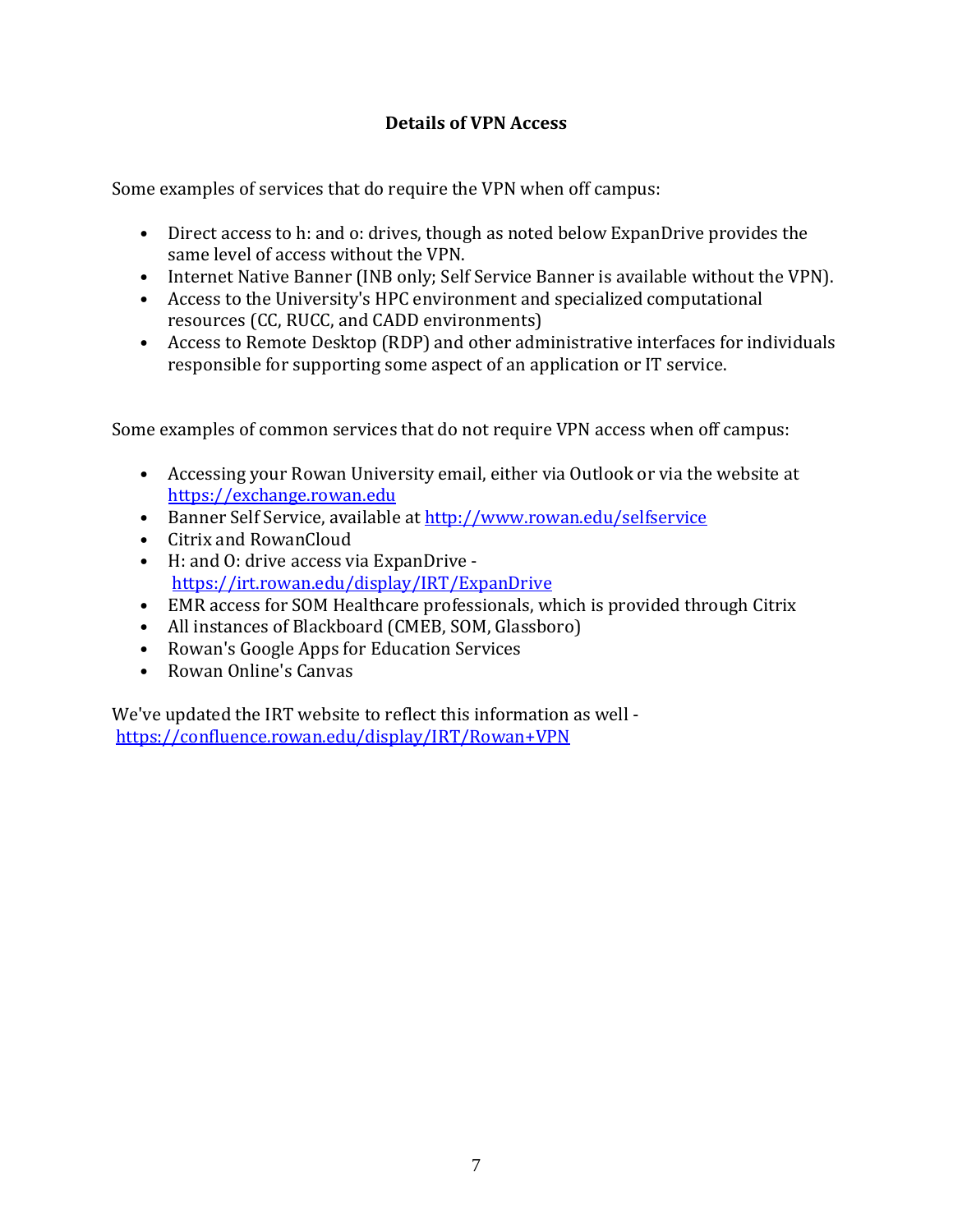#### **Attendance Policy – Faculty & Students Responsibilities**

Because classroom experiences vary greatly among disciplines, deliveries and instructors, Rowan's community of learners is best realized when teachers and learners interact in ways deemed appropriate for any particular class. Thus, although what constitutes attendance can differ from course to course, the following applies to all courses:

Responsibilities of Students

1) Students are expected to be present at each meeting of each scheduled class for which they are officially registered. Students are responsible for knowing the instructor's attendance policy as stated in the syllabus.

2) Students absent for any of the following reasons:

- **•** Official University activities,
- Documented illness.
- Death of a family member or loved one,
- $\blacksquare$  Inclement weather,

must inform their instructor with official or written documentation before the fact in the case of official University activities, or as soon as possible thereafter in cases of illness, death of a family member or loved one, and inclement weather. Students should consult with their instructor regarding acceptable documentation.

**3) Rowan respects the diversity of faiths and spiritual practices in the university community. Students who wish to observe religious holidays which occur when classes are scheduled must inform their instructors before the fact, and preferably within the first two weeks of each semester, even when the exact date of the holiday will not be known until later. Students who make such arrangements will not be required to attend classes or take examinations on the designated days, and faculty must provide reasonable opportunities for students to make up missed work and examinations.** 

4) In the case of rare and compelling circumstances not listed in #2 above, students should make every effort to discuss reasonable accommodations with the instructor in advance if feasible or as soon as possible afterward.

#### Responsibilities of Faculty

1) Faculty are expected to keep accurate attendance records.

2) Attendance requirements must be part of the syllabus provided to students prior to the end of the drop/add period.

3) In the case of #2 under Student Responsibilities, faculty must make reasonable accommodation to provide these students the opportunity to make up their written work, tests, or other assignments at the earliest possible convenient time. In cases where graded classroom activities cannot be repeated and the student has not exceeded the maximum number of allowable absences (as explained below under #6), the faculty member will either provide an alternative graded exercise to replace the missed activity or remove the activity from the calculation of the student's final grade.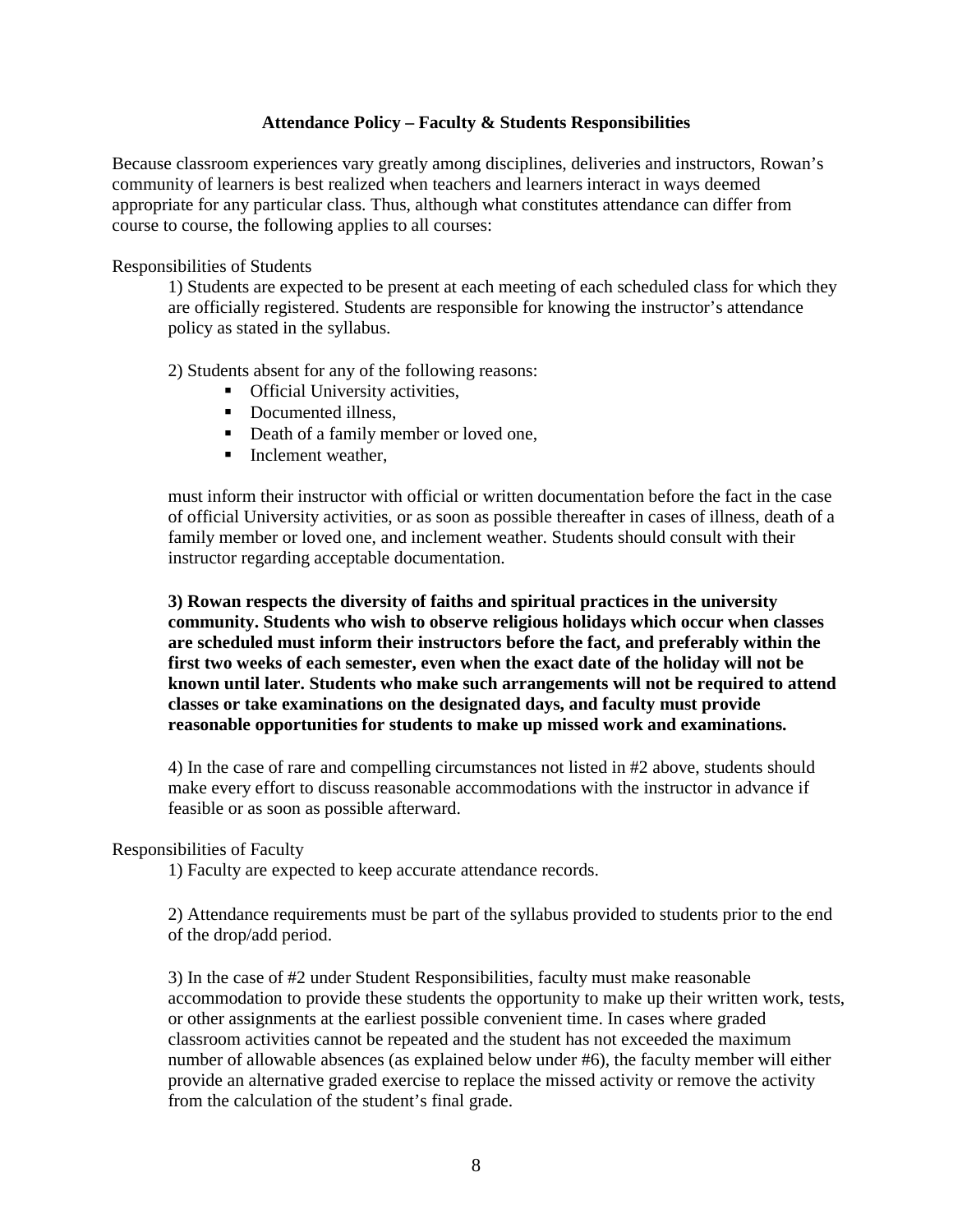4) Faculty are under no obligation to make special provisions for students that are absent for reasons other than those listed above. However, faculty are encouraged to consider accommodations for rare and compelling circumstances.

5) If a student develops a pattern of excessive and/or unexplained absences, the faculty should advise the student to request assistance from the Dean of Students.

6) Faculty (singularly or as part of a department or program) may establish additional reasonable attendance criteria that are consistent with the above. This may include setting a maximum number of absences for a course---whether excused or unexcused---after which a student should withdraw from the class-with a WF in accordance with the university withdrawal policy. Students may apply for a hardship withdrawal if their absences were primarily excused and due to extenuating circumstances. If the Dean of Students determines, in consultation with the faculty member, that excused absences were a significant factor, the withdrawal may be altered to a simple W.

*Revised 5-31-2012*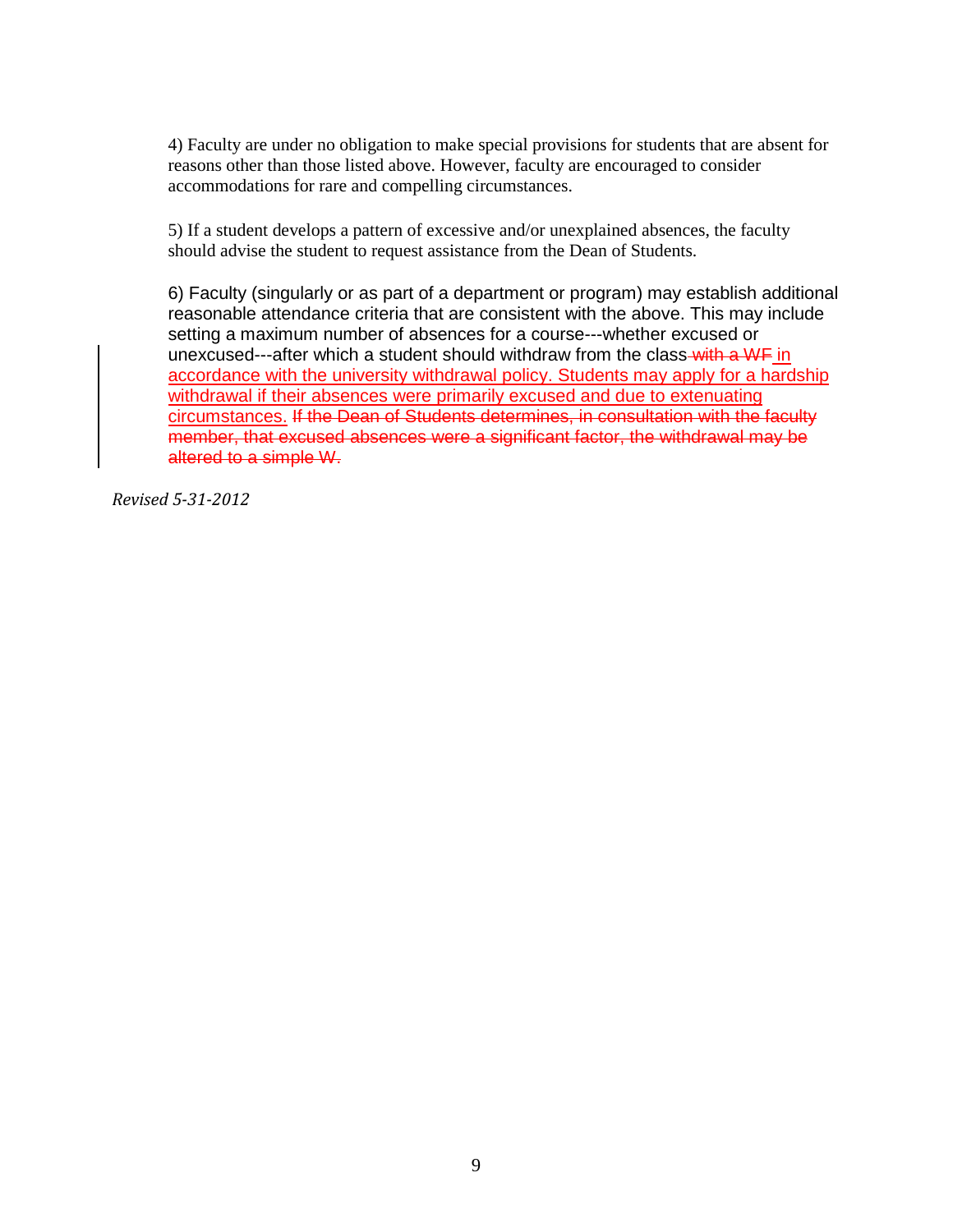## **Policy on the Electronic Submission of Coursework during Periods of University Closure**

Faculty increasingly, but not exclusively, accept the submission of coursework via electronic media such as Blackboard, Canvas, e-mail, etc. Doing so has several clear advantages, including the ability of students to submit coursework remotely or during periods of University closure. Faculty members who intend to require students to meet work deadlines via electronic submission, even if such deadlines fall during periods of University closure, should state this expectation explicitly in their syllabi. An exception to this policy would be made for online courses offered through the Rowan Global and Learning Partnerships which have unique calendars and are not affected by University closures.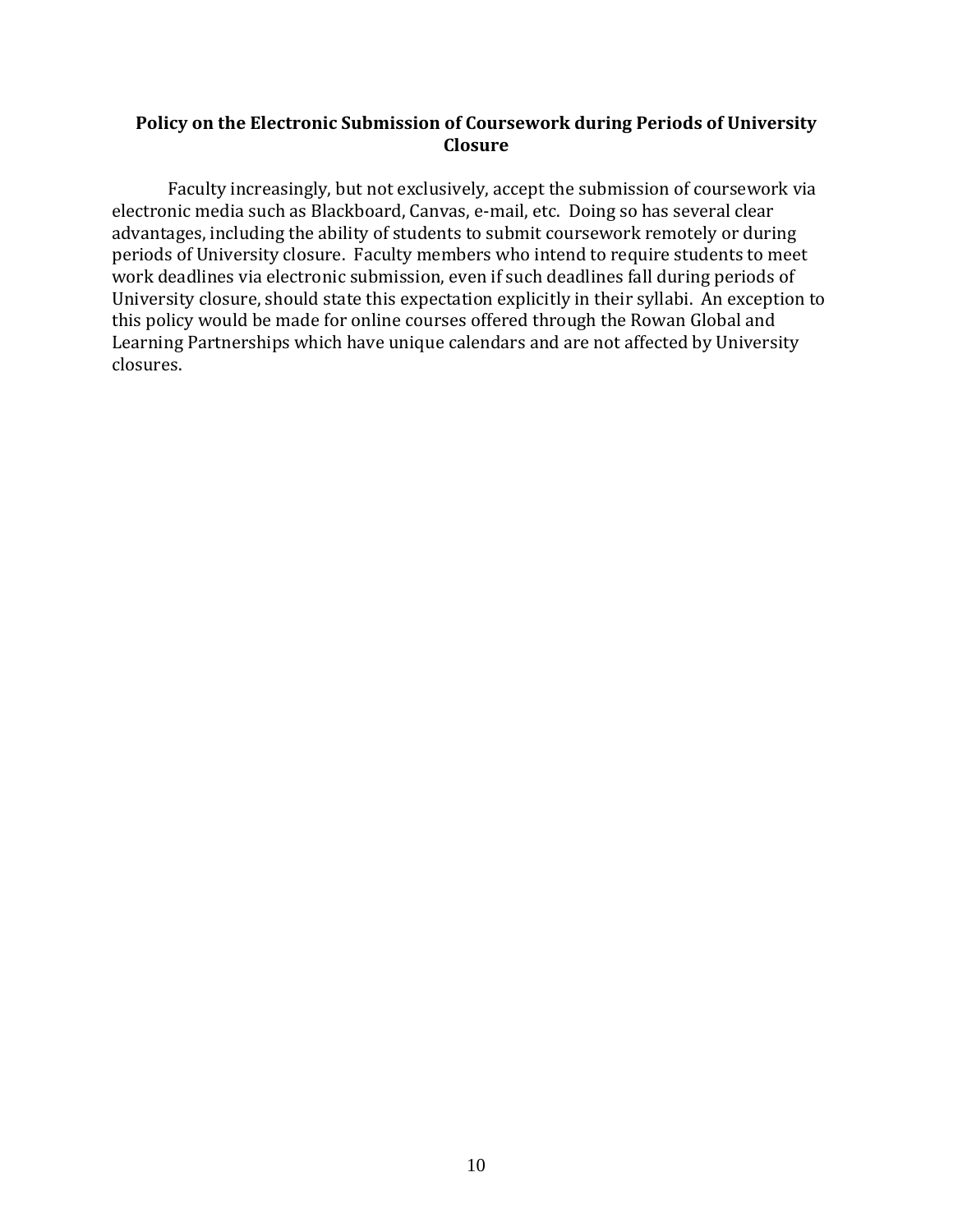# **ROWAN UNIVERSITY POLICY**

Title: *Academic Integrity Policy* Subject: *Academic Affairs* Policy No: *AA: 2015:XX* Applies: *University-Wide* Issuing Authority: *Office of the Provost* Responsible Officer: *Provost / Senior Vice President for Academic Affairs* Adopted: Amended: Last Revision: *10/15/2015*

#### **I. PURPOSE**

The purpose of the academic integrity policy is to provide students, faculty, and staff with guidelines about what behaviors violate academic integrity expectations, and the process for addressing academic integrity problems.

## **II. ACCOUNTABILITY**

Under direction of the Provost, all University Deans shall implement this policy and all faculty shall ensure compliance with the policy.

#### **III. APPLICABILITY**

This policy applies to all students, faculty and staffs of Rowan University.

#### **IV. DEFINITIONS**

- A. *Cheating*: Cheating is an act of deception by which a person misrepresents his or her mastery of material on a test or other academic exercise.
- B. *Plagiarism*: Plagiarism occurs when a person represents someone else's words, ideas, phrases, sentences, or data as one's own work. When submitting work that includes someone else's words, ideas, syntax, data or organizational patterns, the source of that information must be acknowledged through complete, accurate and specific references. All verbatim statements must be acknowledged through quotation marks and properly cited. To avoid a charge of plagiarism, a person should be sure to include an acknowledgment of indebtedness, such as a list of works cited or bibliography.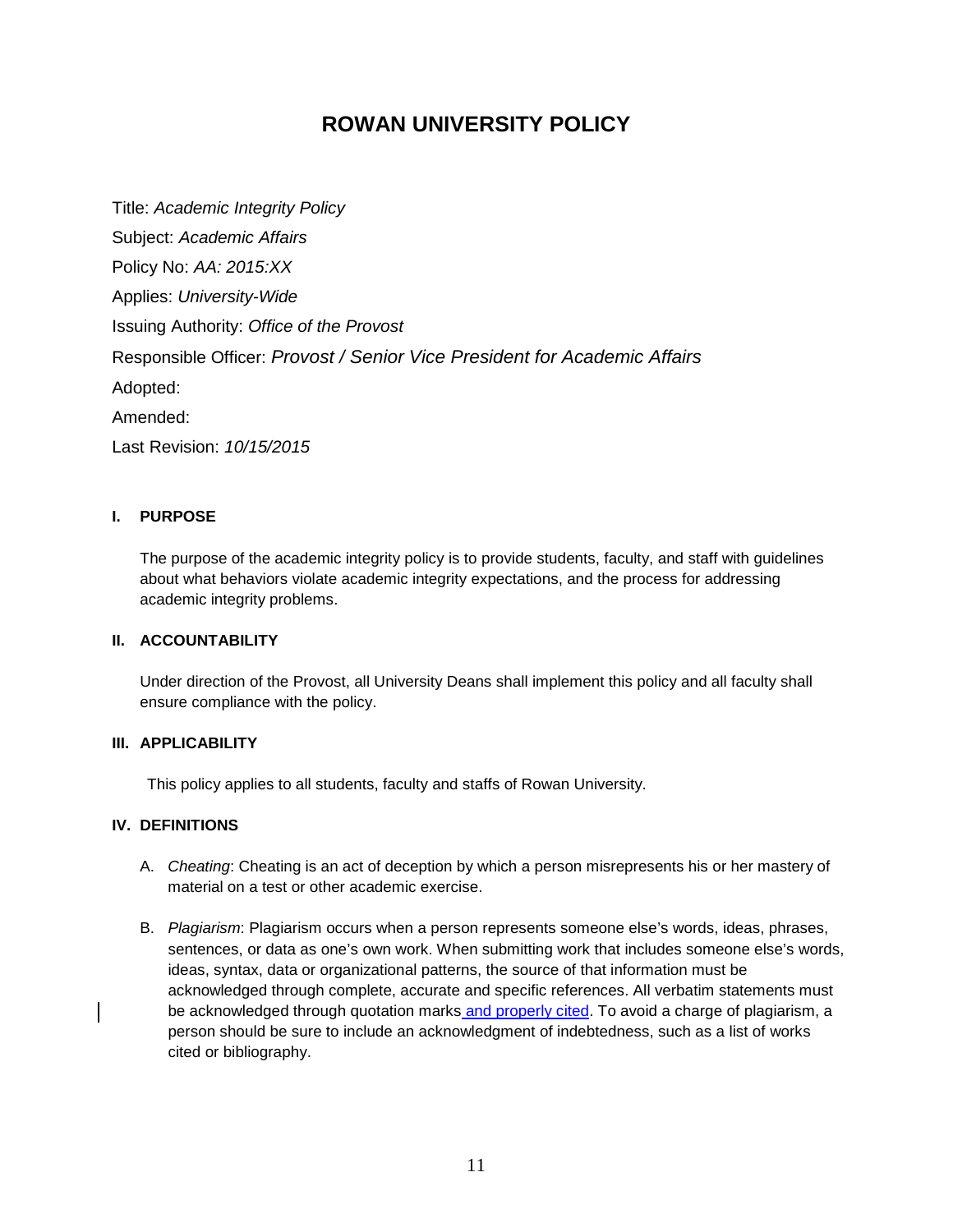- C. *Fabrication*: Fabrication refers to the deliberate use of invented information or the falsification of research or other findings with the intent to deceive.
- D. *Academic Misconduct*: Academic Misconduct includes the alteration of grades; involvement in the acquisition or distribution of unadministered tests; and the unauthorized submission of student work in more than one class.

## **V. POLICY**

- A. The integrity of academic programs is imperative to Rowan University's mission. While acknowledging the social and collaborative nature of learning, the University expects that grades awarded to students will reflect individual efforts and achievements.
- B. All members of the Rowan community are responsible for understanding what constitutes academic dishonesty; upholding academic integrity standards and encouraging others to do likewise; and knowing the procedures, rights and obligations involved in the Academic Integrity Policy. Academic dishonesty, in any form, will not be tolerated. Students who commit an act of academic dishonesty are subject to disciplinary sanctions up to and including expulsion from the university.
- C. Violations of academic integrity are classified into four categories based on the seriousness of the behaviors and the possible sanctions imposed.
	- 1. A Level 1 violation may occur because of ignorance or inexperience on the part of the person(s) committing the violation and ordinarily include a very minor portion of the course work. A sanction for a level 1 violation will not exceed a failing grade on the assignment.
	- 2. Level 2 violations involve incidents of a more serious nature and affect a significant aspect or portion of the course. A second Level 1 violation will automatically become a Level 2 violation. A sanction for a Level 2 violation will not exceed a failing grade in the course.
	- 3. Level 3 offenses are even more serious in nature and involve dishonesty on a more significant portion of course work, such as a major paper, hourly or final examination. If a student had previously been found responsible either of one or more violations at Level 2 or higher, or of two Level 1 violations, an additional violation at any level will automatically become at least a Level 3 violation. A sanction for a level 3 violation will not exceed suspension from the University.
	- 4. Level 4 violations are the most serious breaches of academic integrity. They also include repeat offenses below Level 4 violations and violations committed while already on or after returning from Academic Integrity Probation.
- D. Reporting And Adjudication Of Academic Integrity Violations
	- 1. A student or University employee who has witnessed an apparent act of academic misconduct or has information that reasonably leads to the conclusion that such an act has or will occur should inform the instructor or the Office of the Provost.
	- 2. An instructor who believes that a student has attempted or committed an apparent act of academic misconduct should investigate the matter. Instructors are encouraged to consult with staff in the Office of the Provost.
	- 3. Role of Instructor
		- a. If the instructor then concludes that misconduct has occurred, he or she should obtain a copy of the Report of an Academic Integrity Violation (RAIV) form from the web, the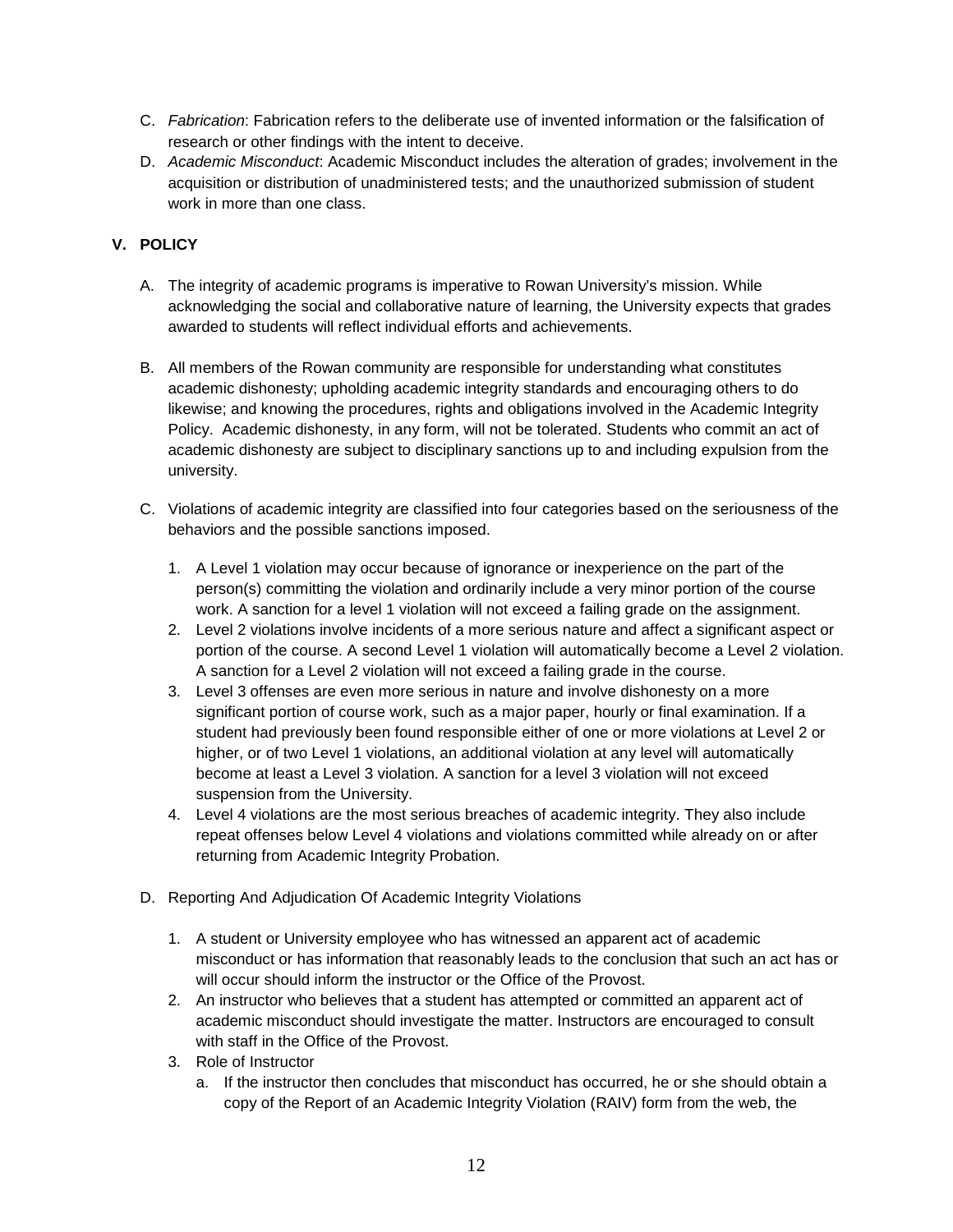departmental office, or the Office of the Provost. The instructor should complete as much of the RAIV form as possible prior to meeting with the student, including the appropriate type of violation/level.

- b. The instructor should make reasonable attempts to meet with the student in question as soon as possible. When necessary, such meetings may be conducted by telephone or electronic mail. In this meeting every effort should be made to preserve the basic teacher/student relationship. The student should be given the opportunity to respond to the allegation and to review and sign the RAIV if he/she so chooses. The student's signature signifies that he/she is aware of the alleged violation and understands where information on next steps in the procedure can be found. The student should be allowed to remain in class and complete course work until a final resolution is reached.
- c. For Level 1 and Level 2 violations, the instructor should indicate sanctions on the RAIV before the student signs the acknowledgement section of the RAIV form. (Instructors do not recommend sanctions for Level 3 and 4 violations.) Instructors may recommend sanctions up to and including a failing grade for the course depending on the level of violation. Students should not sign the form if they have additional questions or want to consult staff in the Office of the Provost.
- d. At the conclusion of the meeting the instructor must provide the student with a copy of the RAIV form, whether the student signed the form or not. The instructor should then forward the form and all supporting documentation to the Office of the Provost.
	- i. Level 1 violations: The instructor will make the determination on whether a violation has occurred and on the penalty. Appeals go directly to the Office of the Provost and will be heard by the Academic Integrity Review Board.
	- ii. Level 2 violations: The instructor will make the determination of whether a violation has occurred and on the penalty. Appeals go directly to the Office of the Provost and will be heard by the Academic Integrity Review Board.
	- iii. Level 3 and 4 violations: The Office of the Provost will refer the matter to the Academic Integrity Review Board for adjudication at a hearing. The Board will issue a finding and recommendation to the Office of the Provost, which will make the final irrevocable decisions on both rulings and appeals.
- e. Additional sanctions, including suspension or expulsion from the university, may be recommended when requested by the instructor, requested by the academic unit in which the violation occurred, or when stipulated by the academic integrity policy (i.e. the level of the violation or the existence of previous academic integrity violations by the student).
- f. In the case that an instructor must assign a grade before the case is resolved, the instructor should assign a grade of "INC," which will be changed when the case is resolved.
- E. Academic Integrity Review Board
	- 1. The Academic Integrity Review Board may be convened for adjudication of an allegation of academic dishonesty.
	- 2. The Academic Integrity Review Board is chaired by the Associate Provost for Academic Affairs. The Chair shall be a participating but nonvoting member of the Board.
	- 3. The Board is composed of six regular members.
		- A minimum of two student members from a pool of between 7 and 14 students who are appointed by the Student Government Association. Student members must be matriculated and in good standing with the University.
		- Two members of the faculty who are appointed by the University Senate President.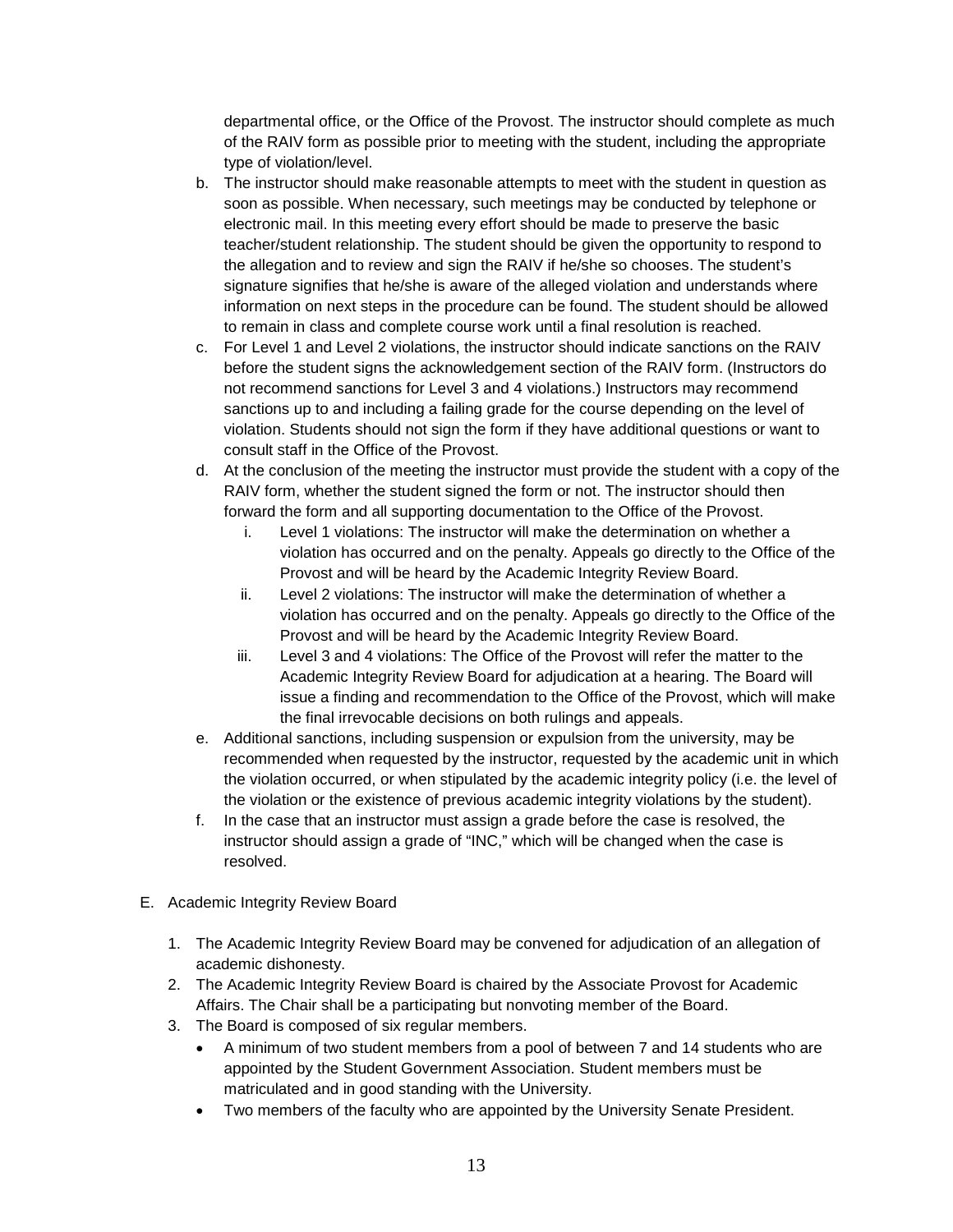- Two members of the administration who are appointed by the Office of the Provost.
- Two alternates from each category will also be appointed.
- 4. When convening the Academic Integrity Review Board for adjudication of an allegation of academic dishonesty, a quorum of four members, including at least one student, one faculty member and one administrator, must be present.
- F. Rights in Hearings
	- 1. The University disciplinary system is not a criminal or civil law process and the legal procedures applicable in criminal and civil cases will not apply. This policy is not intended to supersede any existing law or regulation.
	- 2. University disciplinary hearings will accord the following specific rights to all students:
		- a. To receive written notice of the alleged violation.
		- b. To have reasonable access to the case materials prior to and during any hearing.
		- c. To have access to advice by an individual of his or her choosing, including an attorney. However, the advisor may not participate in the hearing. The student must sign a FERPA waiver indicating he/she has consented to have the individual present.
		- d. To participate in the hearing, present information on his or her own behalf, call witnesses and question information provided at their hearing. This does not include the right to directly question witnesses.
		- e. To receive written notification of the decision reached and a list of any sanctions imposed.
- G. Description of Sanctions
	- 1. A student may receive a single or multiple sanctions for violations of the Academic Integrity policy. Factors to be considered in deciding sanctions will include present demeanor and past disciplinary record of the student and the nature and severity of the violation.
	- 2. Sanctions which may be imposed upon a student found responsible for a Level 3 or Level 4 include the following:
		- a. Notation of Academic Integrity Violation on Transcript: When a student fails a course because of a Level 3 or Level 4 violation, this will be noted on the student's transcript. The notation can be removed from the transcript at the student's request provided the student has had no further academic integrity violations for one calendar year (365) days. The student can have a maximum of one such notation removed in his/her career as a Rowan student.
		- b. Academic Integrity Probation: Academic integrity probation is a period of one calendar year (365 days) indicating that a student is no longer in good standing with the university vis-à-vis academic integrity because of a Level 3 or Level 4 violation. (This status is distinct from Academic Probation, which concerns academic performance.) Any subsequent Academic Integrity Violation while in this status will likely result in suspension or expulsion from the university.
		- c. Suspension: Beginning on the date the suspension takes effect, the student is no longer a registered student, may not attend classes, nor receive grades for a specified period of time. In addition, while in this status, the student is not permitted to be present on the campus or at a University-sponsored event for any reason whatsoever. The suspension will be noted on the student's academic transcript as disciplinary suspension. The student is not entitled to any refund of any fees after published refund dates.
		- d. Expulsion: Beginning on the date the expulsion takes effect, the student may never again be a registered student, may never attend classes, nor receive grades. In addition, the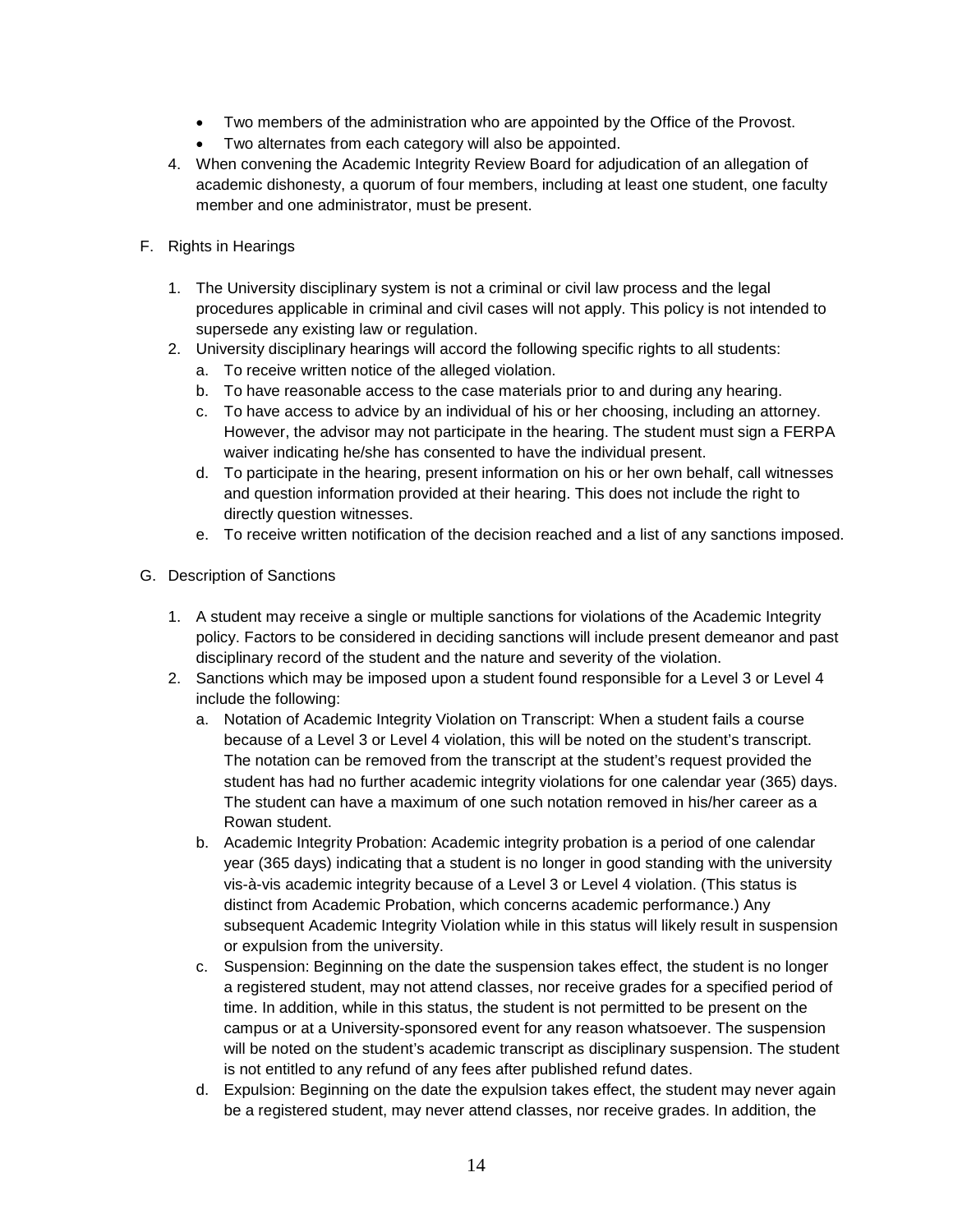student may never be present on the campus nor at a University-sponsored event for any reason whatsoever. The expulsion will be noted on the student's academic transcript as Academic Integrity Expulsion. The student is not entitled to any refund of any fees after published refund dates.

#### **VI. ATTACHMENTS**

- A. Attachment 1, Definition Examples
- B. Attachment 2, Classification of Academic Integrity Violations by Offense
- C. Attachment 3, Academic Integrity Review Board Procedures
- D. Attachment 4, Academic Integrity Flow Chart for Instructors
- E. Attachment 5, Report of an Academic Integrity Violation (RAIV)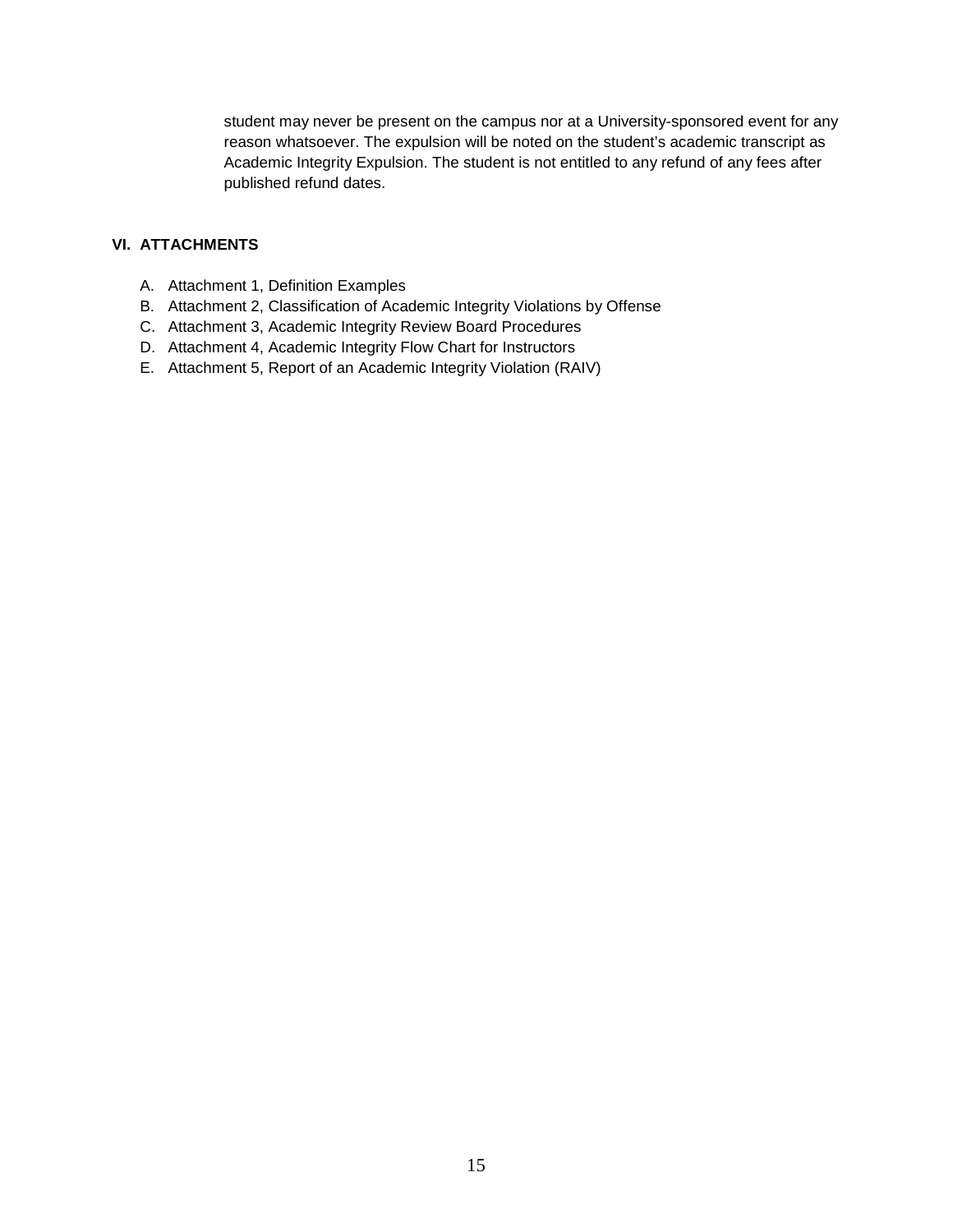#### **ATTACHMENT 1 DEFINITION EXAMPLES**

## A. *Cheating*

Examples of cheating include but are not limited to:

- Copying from another person's work.
- Allowing another person to copy your work.
- Using unauthorized materials such as a textbook or notebook during an examination or using technology to illicitly access unauthorized materials.
- Using specifically prepared materials such as notes written on clothing or other unauthorized notes, formula lists, etc., during an examination.
- Collaborating with another person during an examination by giving or receiving information without permission.

#### B. *Plagiarism*

Examples of plagiarism include but are not limited to:

- Quoting, paraphrasing or even borrowing the syntax of another's words without acknowledging the source.
- Using another's ideas, opinions or theories even if they have been completely paraphrased in one's own words without acknowledging the source.
- Incorporating facts, statistics or other illustrative material taken from a source, without acknowledging the source, unless the information is common knowledge.
- Submitting a computer program as original work that duplicates, in whole or in part, without citation, the work of another.

## C. *Fabrication*

Examples of fabrication include but are not limited to:

- Citation of information not taken from the source indicated.
- Listing of sources in a bibliography or other report not used in that project.
- Fabricating data or source information in experiments, research project or other academic exercises.
- Misrepresenting oneself or providing misleading and false information in an attempt to access another user's computer account.

## D. *Academic Misconduct*

Examples of academic misconduct include but are not limited to:

- Intentional deceptive action to gain an academic advantage.
- Submitting written work to fulfill the requirements of more than one course without the explicit permission of both instructors.
- Changing, altering, falsifying or being accessory to the changing, altering or falsifying of a grade report or form, or entering any university office, building or accessing a computer for that purpose.
- Stealing, buying, selling, giving away or otherwise obtaining all or part of any unadministered test/examination or entering any university office or building for the purpose of obtaining an unadministered test/examination.
- Coercing any other person to obtain an unadministered test.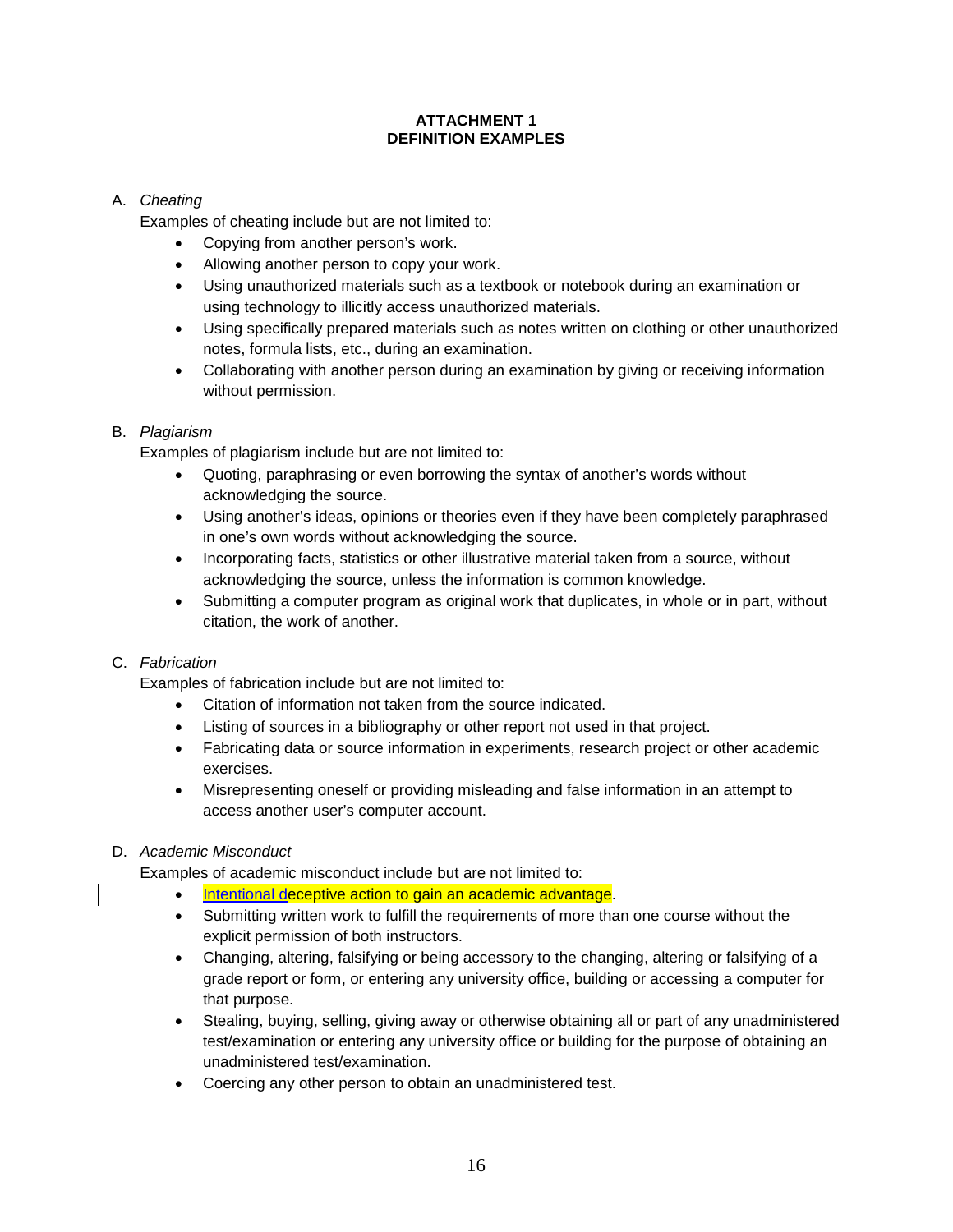- Substituting for another student or permitting any other person to substitute for oneself to take a test or examination.
- Altering test answers and then claiming instructor inappropriately graded the examination.
- Violating the Network and Computer Use Policy, also known as the "Acceptable Use Policy, Network and System Services" established by Information Resources. Currently available at: [http://www.rowan.edu/toolbox/policies/network/.](http://www.rowan.edu/toolbox/policies/network/)
	- Below are some examples of violations listed in the policy. Students should refer to the policy for the full list of violations.
		- Each user is solely responsible for all functions performed from his/her account(s) on any system.
		- No user may violate Federal Copyright Law. This means he/she may not alter, copy, translate, transmit, or receive software, music, images, text, or any other information licensed to or copyrighted by another party unless the license or copyright explicitly permits he/she to do so.
		- No user may attempt to monitor another individual's data communications, nor may he/she read, copy, change, or delete another individual's files or software, without the prior permission of the owner.
		- No user may send messages that are likely to result in the loss of the recipient's work, system downtime, or otherwise compromise a remote user's system. This includes, but is not limited to, redistribution of computer viruses or trojan horses.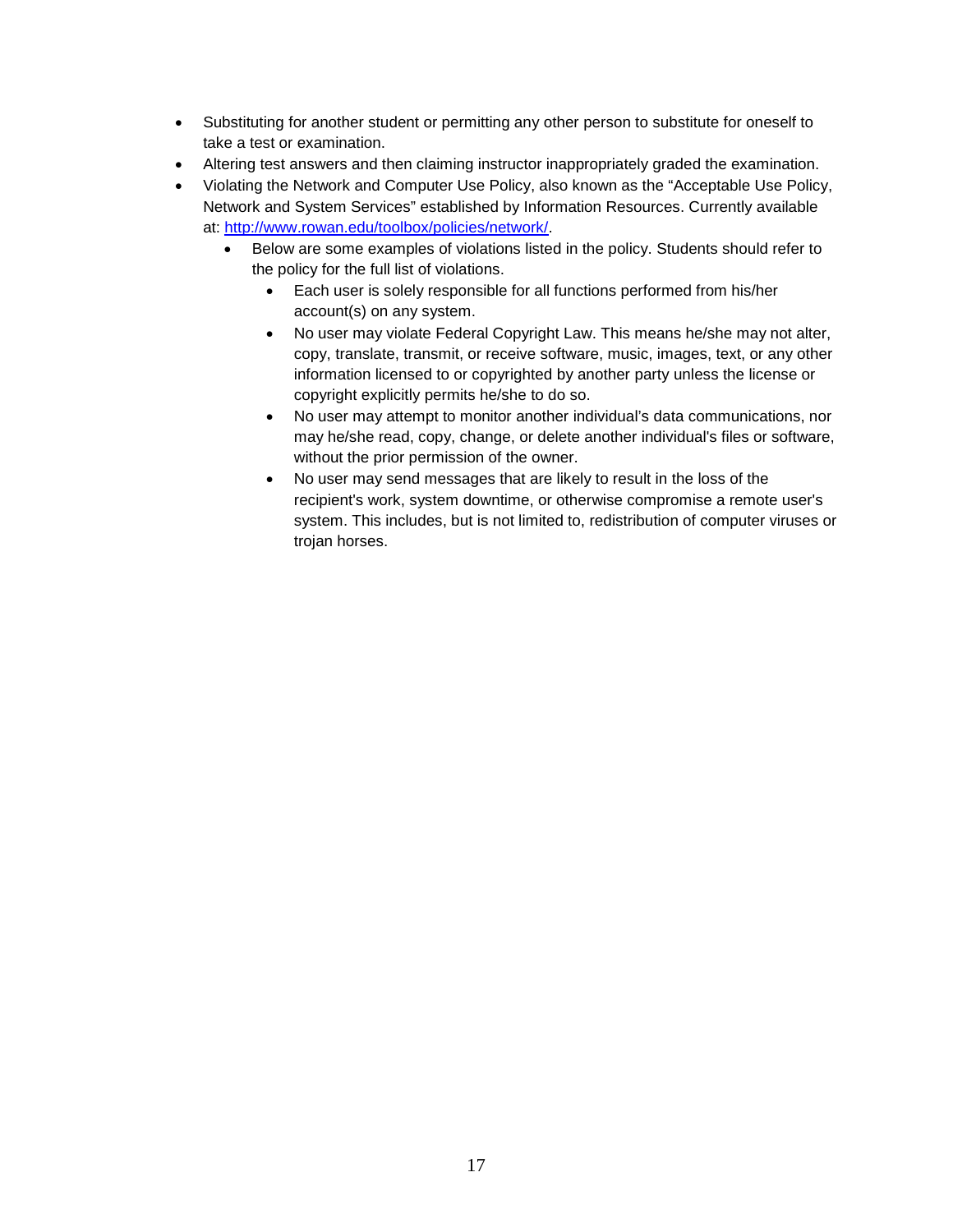## ATTACHMENT 2

## CLASSIFICATION OF ACADEMIC INTEGRITY VIOLATIONS BY OFFENSE

Violations of academic integrity are classified into four categories based on the seriousness of the behaviors and the possible sanctions imposed. Brief descriptions are provided below. These are general descriptions and should not be considered as all inclusive.

- A. Level 1 Violations
	- 1. Level 1 violations may occur because of ignorance or inexperience on the part of the person(s) committing the violation and ordinarily include a very minor portion of the course work. A sanction for a level 1 violation will not exceed a failing grade on the assignment.
	- 2. Example: Improper footnoting or unauthorized assistance with academic work on the part of a first-year Rowan University student.
	- 3. Recommended Sanction(s): Make-up assignment at a more difficult level or assignment of nocredit for work in question, required attendance at an Academic Integrity Seminar, and/or an assignment that will increase the student's awareness of academic integrity.
	- 4. Reporting Mechanisms: Matters involving Level 1 violations are normally adjudicated by the instructor and sanctioned accordingly. A record of this violation will be retained in the Office of the Provost in accordance with State record retention guidelines. The student can appeal the determination in accordance with policy.
- B. Level 2 Violations
	- 1. Level 2 violations involve incidents of a more serious nature and affect a significant aspect or portion of the course. A second Level 1 violation will automatically become a Level 2 violation. A sanction for a Level 2 violation will not exceed a failing grade in the course.
	- 2. Example: Quoting directly or paraphrasing without proper acknowledgment on an assignment or failing to acknowledge all sources of information and contributors who helped with an assignment.
	- 3. Recommended Sanction(s): A failing grade in the course, Academic Integrity Probation and/or the imposition of other lesser sanctions as deemed appropriate.
	- 4. Reporting Mechanisms: Matters involving Level 2 violations are normally adjudicated by the instructor and sanctioned accordingly. A record of this violation will be retained in the Office of the Provost in accordance with State record retention guidelines. The student can appeal the determination in accordance with policy.
- C. Level 3 Violations
	- 1. Level 3 offenses are even more serious in nature and involve dishonesty on a more significant portion of course work, such as a major paper, hourly or final examination. If a student had previously been found guilty either of one or more violations at Level 2 or higher, or of two Level 1 violations, an additional violation at any level will automatically become at least a Level 3 violation. A sanction for a level 3 violation will not exceed suspension from the University.
	- 2. Example: Copying from or giving assistance to others on an hourly or final examination, plagiarizing major portions of an assignment, using forbidden material on an hourly or final examination, presenting the work of another as one's own, or altering a graded examination for the purposes of re-grading.
	- 3. Recommended Sanction(s): A failing grade in the course, Academic Integrity Probation, and suspension from the University for one or more semesters with a notation of "Disciplinary Suspension" placed on a student's transcript and/or the imposition of other lesser sanctions as deemed appropriate.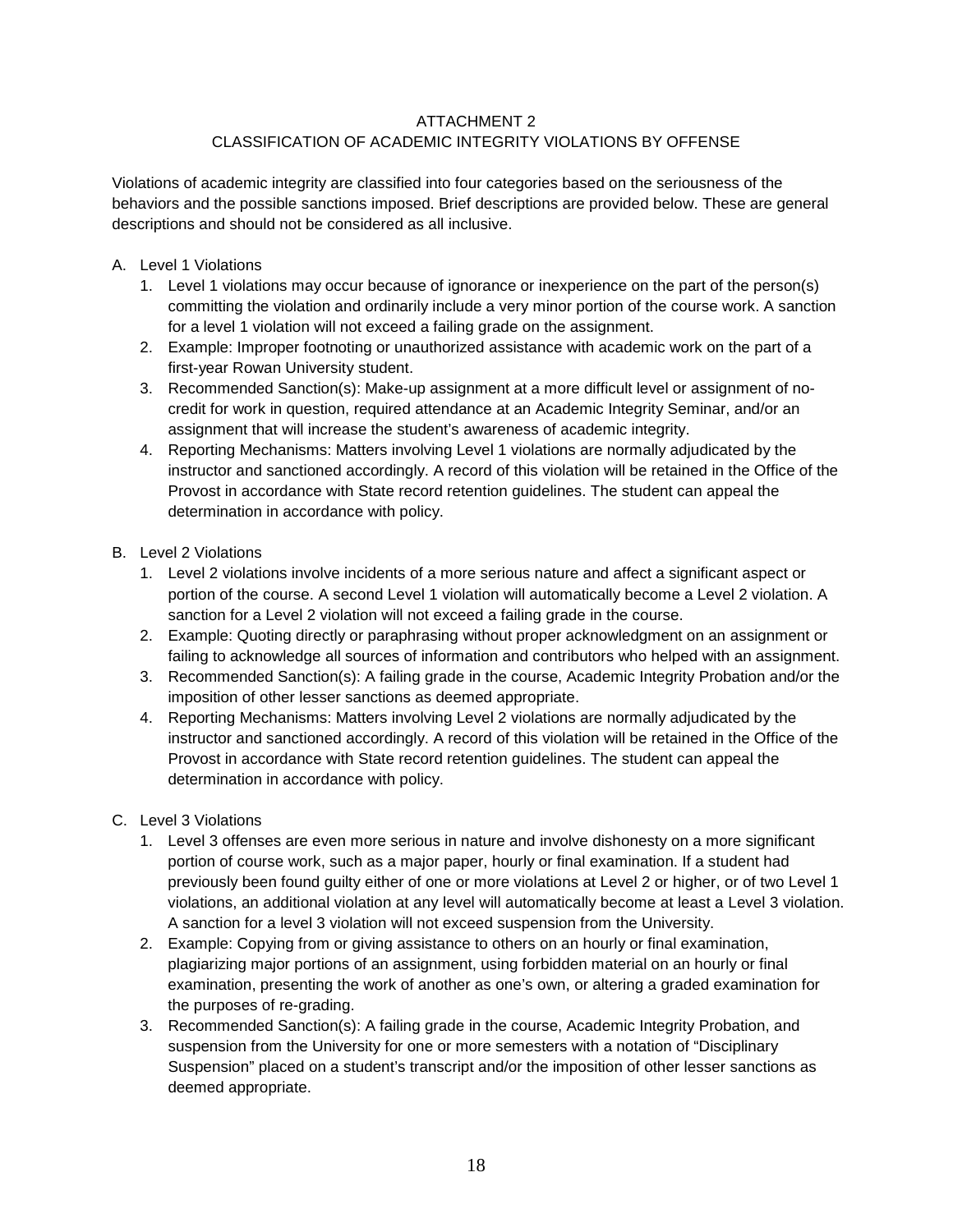- 4. Reporting Mechanisms: Matters involving Level 3 violations are adjudicated by the Academic Integrity Review Board. A record of this violation will be retained in the Office of the Provost in accordance with State record retention guidelines.
- D. Level 4 Violations
	- 1. Level 4 violations are the most serious breaches of academic integrity. They also include repeat offenses below Level 4 violations and violations committed while already on or after returning from Academic Integrity Probation.
	- 2. Example: Forgery of grade change forms; theft of examinations; having a substitute take an examination; any degree of falsification or plagiarism relating to a senior or graduate thesis; using a purchased term paper; sabotaging another's work; the violation of the clinical code of a profession.
	- 3. Recommended sanction: Expulsion from the University and a permanent dismissal notation on the student's transcript and/or the imposition of other lesser sanctions as deemed appropriate.
	- 4. Reporting Mechanisms: Matters involving Level 4 violations are adjudicated by the Academic Integrity Review Board. A record of this violation will be retained in the Office of the Provost in accordance with State record retention guidelines.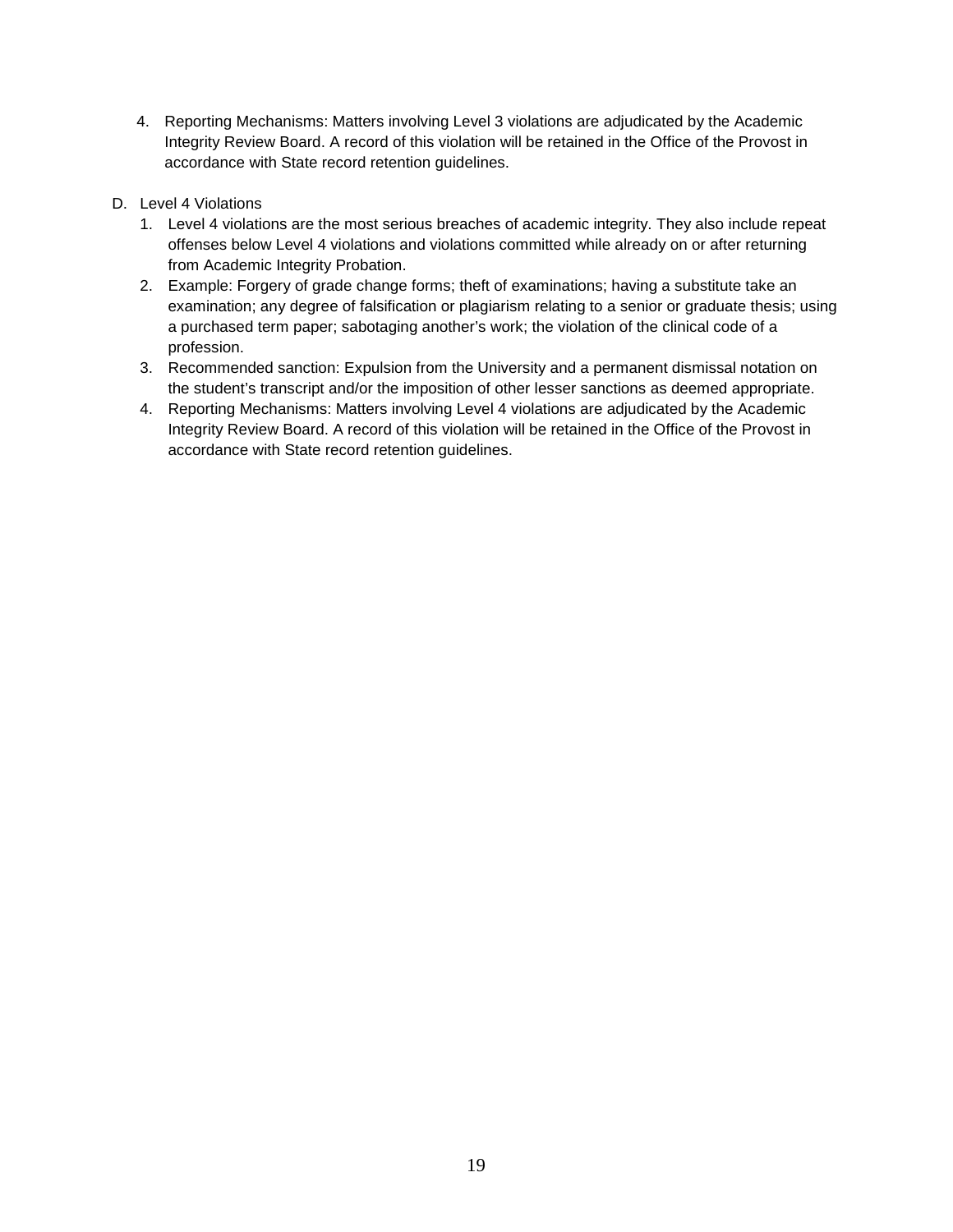#### ATTACHMENT 3 **ACADEMIC INTEGRITY REVIEW BOARD PROCEDURES**

#### A. Overview of Hearing Process

- 1. Level 1 and 2 violations are adjudicated by the instructor and reported to the Office of the Provost. The Office of the Provost determines whether the student has committed a prior violation and adjusts the level of violation accordingly. The Academic Integrity Review Board annually reviews reports of Level 1 and 2 violations to confirm that classifications of violations and subsequent sanctions that were imposed were appropriate. Level 3 and 4 violations are referred directly to and adjudicated by the Academic Integrity Review Board.
- 2. The possible findings and outcomes of hearings conducted by the Academic Integrity Review Board are summarized below. Academic Integrity Violation is abbreviated as AIV.

| <b>Possible Findings</b>                           | <b>Outcomes</b>                                                                                  |
|----------------------------------------------------|--------------------------------------------------------------------------------------------------|
| Student is not responsible for an AIV.             | Student is cleared. Grade must be recalculated without<br>the penalty for the alleged violation. |
| Student is responsible for a Level 1<br>violation. | Level 1 sanctions are upheld.                                                                    |

3. Appeal of Level 1 Violation

#### 4. Appeal of Level 2 Violation

| <b>Possible Findings</b>                                    | <b>Outcomes</b>                                                                                                         |  |
|-------------------------------------------------------------|-------------------------------------------------------------------------------------------------------------------------|--|
| Student is not responsible for an AIV.                      | Student is cleared. Course grade must be recalculated<br>without the penalty for the alleged violation.                 |  |
| Student is responsible for a lesser<br>(Level 1) violation. | Student is responsible for a lesser offense. Penalty is<br>llowered as appropriate and course grade is<br>recalculated. |  |
| Student is responsible for a Level 2<br>violation.          | Level 2 sanctions are upheld.                                                                                           |  |

#### 5. Level 3 and Level 4 Sanction Hearings

| <b>Possible Findings</b>                                               | <b>Outcomes</b>                                                                                                                                              |  |
|------------------------------------------------------------------------|--------------------------------------------------------------------------------------------------------------------------------------------------------------|--|
| Student is not responsible for an AIV.                                 | Student is cleared. Grade is recalculated without the<br>penalty for the alleged violation and entered to replace<br>the Incomplete.                         |  |
| Student is responsible for a lesser<br>(Level 1 or Level 2) violation. | Student is responsible for a lesser offense. Penalty is<br>determined as appropriate. Course grade is<br>recalculated and entered to replace the Incomplete. |  |
| Student is responsible for a Level 3<br>violation.                     | Level 3 sanctions are recommended as appropriate.                                                                                                            |  |
| Student is responsible for a Level 4<br>violation.                     | Level 4 sanctions are recommended as appropriate.                                                                                                            |  |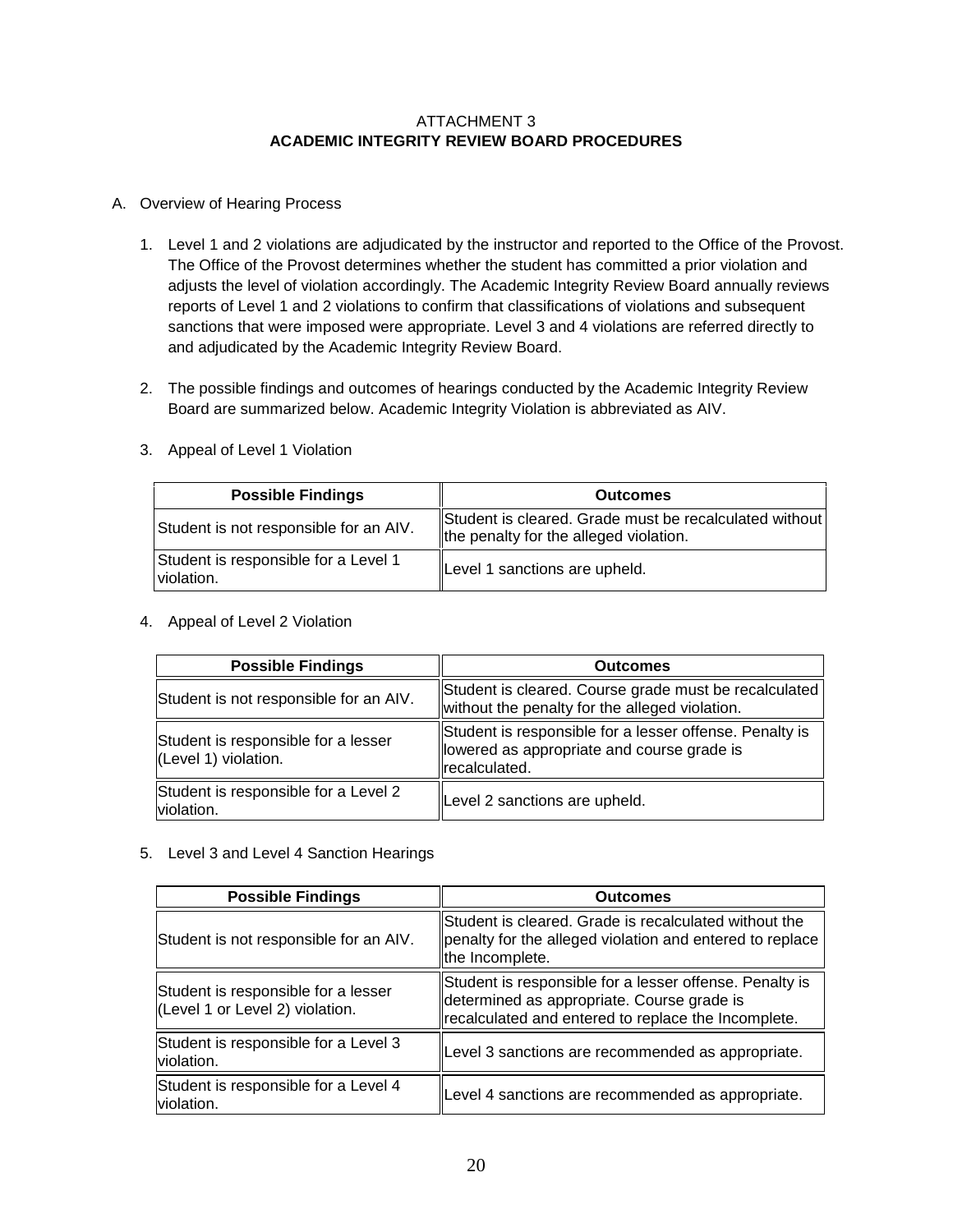- B. Additional Procedural Guidelines
	- 1. For matters not being adjudicated by the Academic Integrity Review Board (Levels 1 and 2), the Office of the Provost will conduct a review to determine whether the student has any prior violation and then determine appropriate additional procedures.
	- 2. When applicable the Office of the Provost will be responsible for providing both the student and the instructor with proper notice concerning their participation in a hearing before the Academic Integrity Review Board. In addition, notice of the results of hearings will be provided. In the event that either the student or the instructor does not attend a scheduled hearing, the matter will be heard based on the written record and the information provided by the party in attendance.
	- 3. Hearings conducted by the Academic Integrity Review Board will be closed to all members of the campus and outside community except those directly involved with the case.
	- 4. The burden of proof rests upon the complainant, who must establish, on the basis of the standard of a "preponderance of evidence," that it was "more likely than not" that the accused student is responsible for the conduct violation based on the weight of the credible information presented.
	- 5. Any student appearing at a hearing before the Academic Integrity Review Board for adjudication of an allegation of academic dishonesty may challenge the assignment of any member of the board to his/her case. Upon hearing the details of the challenge, the Chair will either uphold or deny the challenge.
	- 6. A Board member will withdraw from adjudicating any case in which he/she cannot reach a fair and objective decision.
	- 7. Because legal procedures will not be formally applied, the Chair will make all determinations on questions of procedure and admissibility of information presented and will not be excluded from hearings or Board deliberations except that s/he will not vote. The Chair will exercise control over the manner in which the hearing is conducted to avoid unnecessarily lengthy hearings and to prevent the harassment or intimidation of witnesses. Anyone who disrupts a hearing or who fails to adhere to hearing procedures may be excluded from the proceeding.
	- 8. The accused student may submit a written statement to the Board prior to the hearing. Submission of such a statement is not a substitute for participation in the hearing. The student may also provide, in advance or during the hearing, additional documentation that is directly relevant to the case.
	- 9. With advance approval from the Academic Integrity Hearing Board, the accused student is allowed to call witnesses to present testimony that is directly relevant to the case. Character witnesses are not permitted. The student must sign a FERPA waiver indicating consent to have the witness present. The witness will be called into the hearing only to present testimony and to be questioned by the Board. The student may not address the witness or the Board while the witness is present. If the witness is a Rowan University student, no immunity is implied; any information provided may be used in subsequent hearings. The witness will be informed that he/she cannot be compelled to appear, stay at the hearing, or give any testimony if unwilling. The witness will sign a statement to that effect.
	- 10. The Board will review all materials and hear all information pertinent to the case from the complainant, the accused and all witnesses. Members of the Board, including the Chair, will be free to ask relevant questions in order to clarify information or resulting issues.
	- 11. After hearing all the information, the Board will deliberate privately until a decision is reached by a majority vote. A tie vote will result in a finding of "not responsible."
	- 12. If the student is found "responsible" the Board will recommend the appropriate sanctions to be imposed.
	- 13. Cases heard by the Academic Integrity Review Board that result in a finding that the student is responsible for an academic integrity violation are automatically appealed to the Provost, who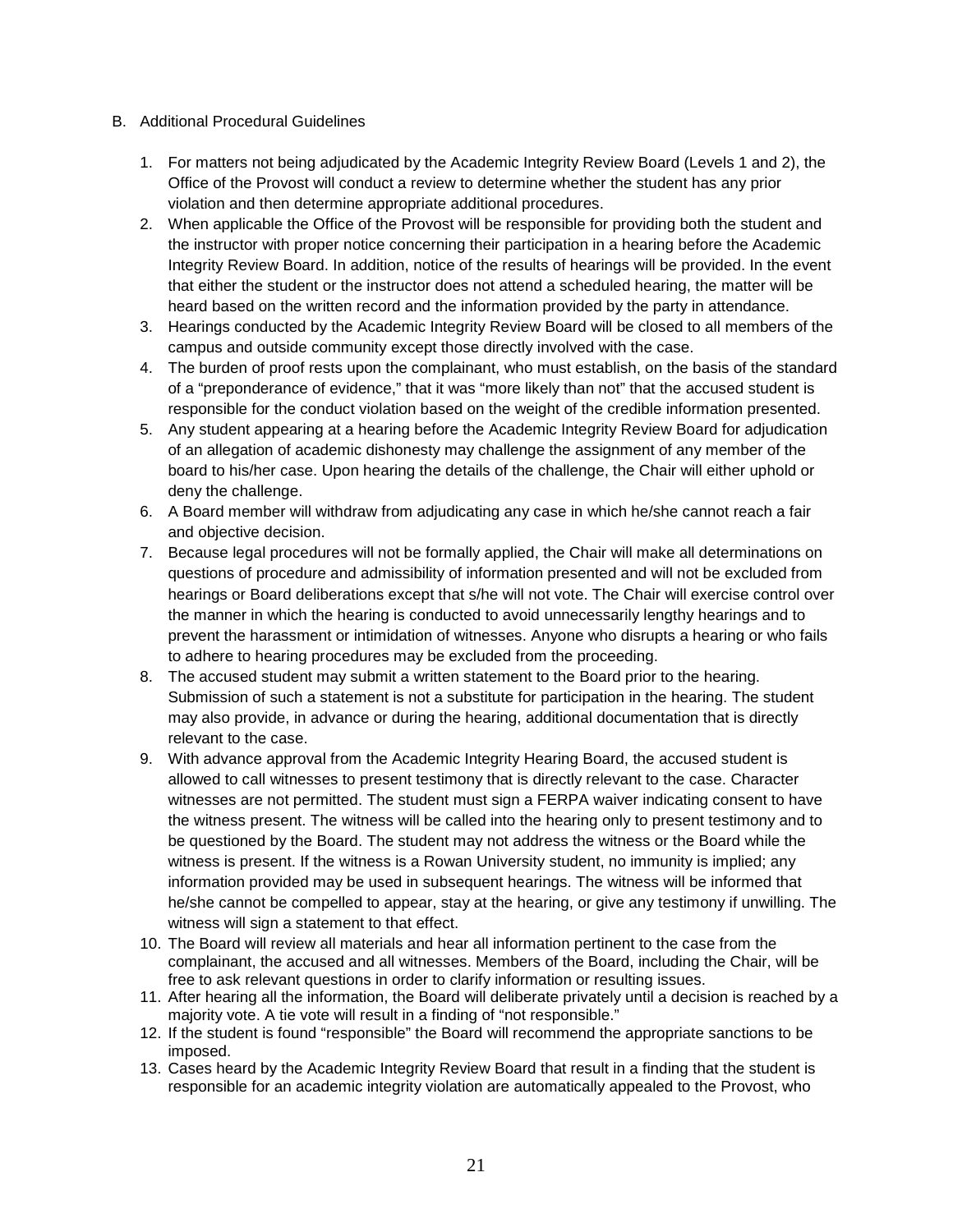reviews the case and findings and provides a final decision. This will be the final step in the adjudication process.

14. Following the hearing, the Office of the Provost will provide the accused student with written notification of the decision reached and a list of any sanctions imposed. If the student is found "responsible," a record of the decision will be placed in the student's advising folder.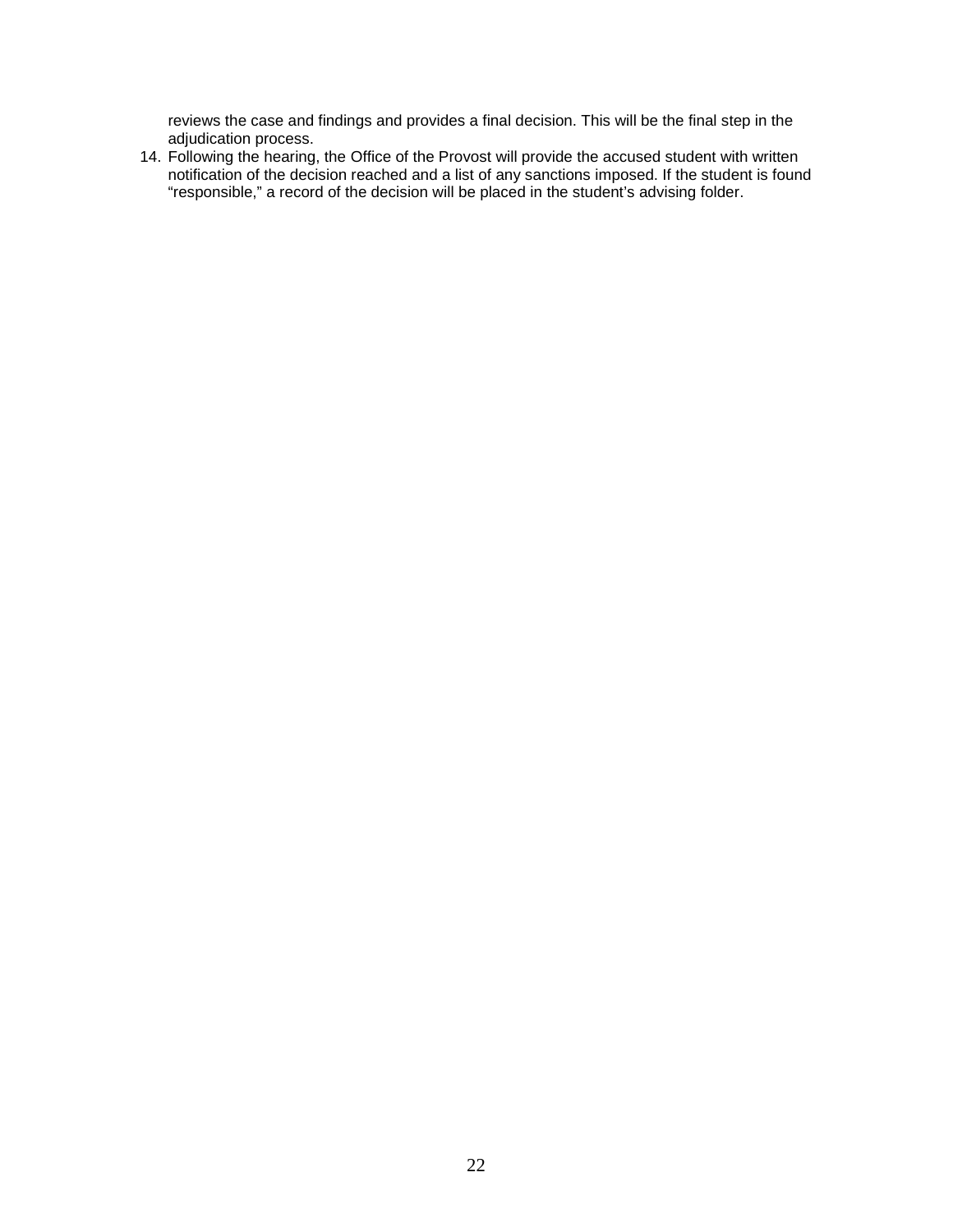#### ATTACHMENT 4 **ACADEMIC INTEGRITY FLOW CHART FOR INSTRUCTORS**

Rowan University Academic Integrity Flow Chart for Instructors - AcademicIntegrityFlowchart\_2009.pdf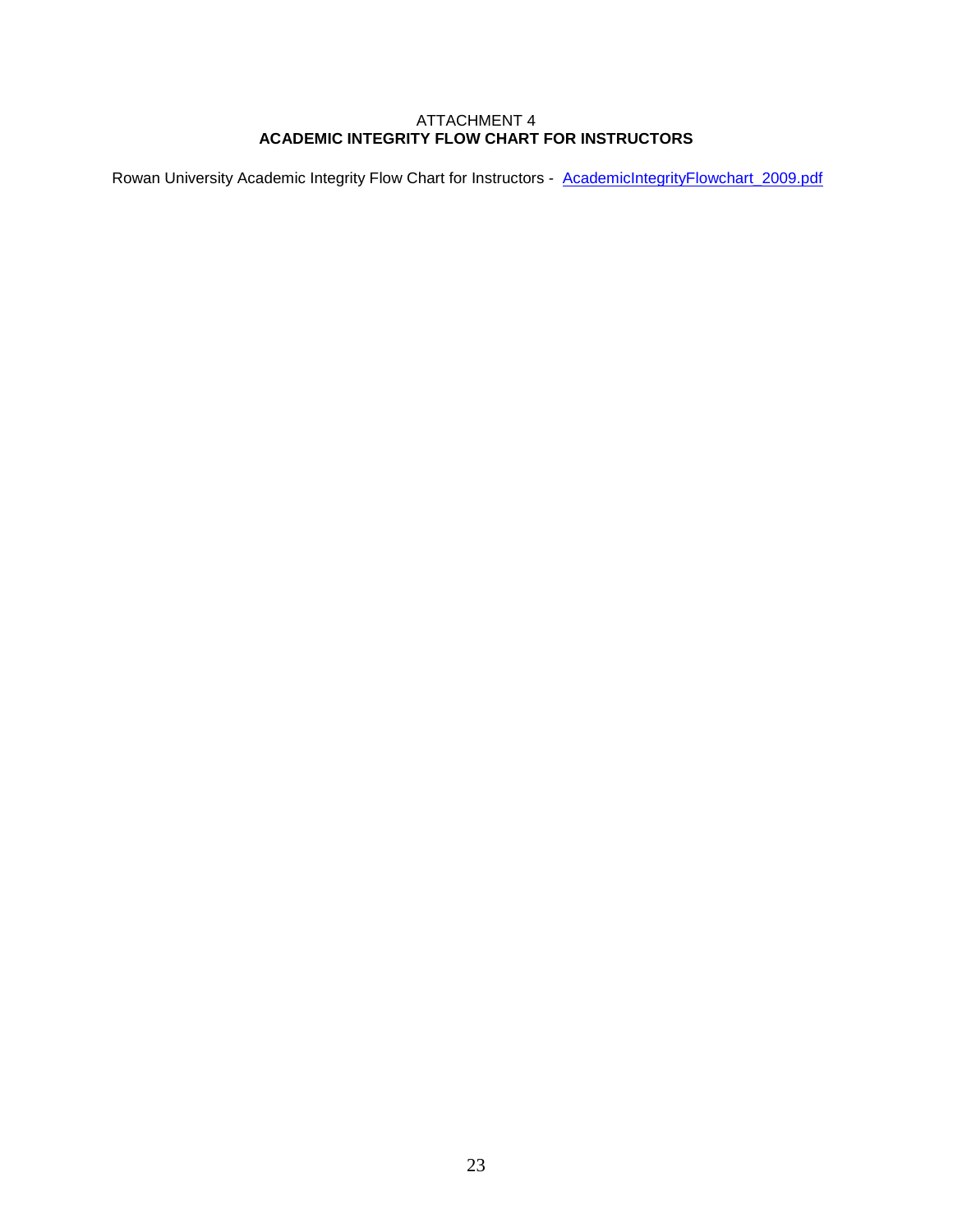#### ATTACHMENT 5 **REPORT OF AN ACADEMIC INTEGRITY VIOLATION (RAIV)**

Rowan University Report of an Academic Integrity Violation (RAIV) - RAIV Elec\_Form.docx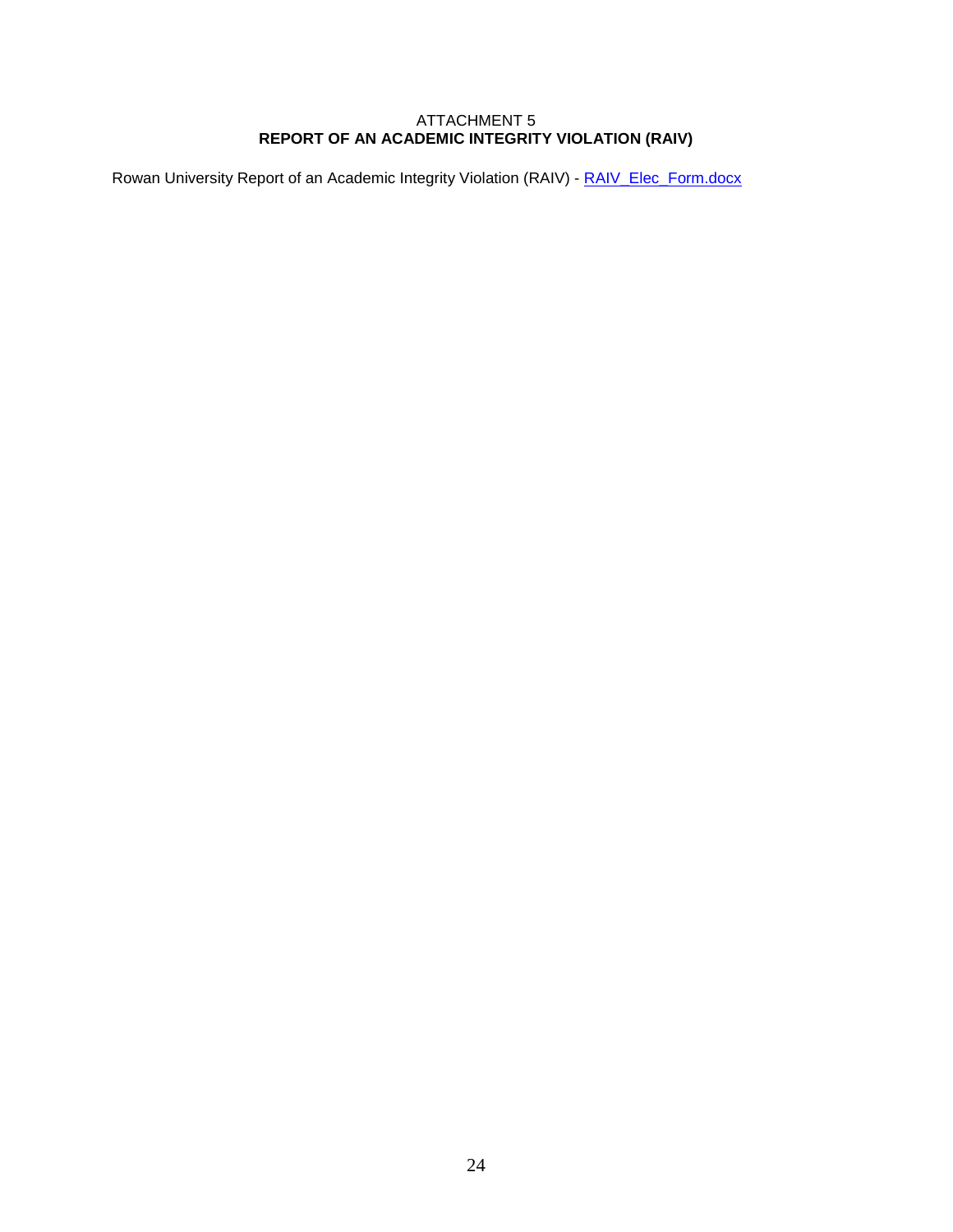# **Interim Policy on Adjunct Credentials**

Rowan University expects that adjunct professors will hold at least a Master's Degree in a related field to the subject matter that they are teaching. However, the administration recognizes that in some specific courses, practitioners who hold a Bachelor's Degree and possess substantial professional experience in the field may be appropriate choices for adjunct positions. In such cases, specific approval from the Dean and Provost are required prior to making an offer of employment.

Moving forward, we would not anticipate hiring adjunct professors who do not possess at least a Bachelor's Degree, though the administration reserves the right to waive this requirement in exceptional circumstances in which a prospective adjunct has achieved national renown in his or her field.

For employees who have worked in non-tenure track teaching capacities for Rowan University for at least ten years and have demonstrated their proficiency in the classroom, we will accept either an Associate's Degree or 90+ credits of progress towards a Bachelor's Degree as a suitable credential for continued employment, subject to approval by the Dean and Provost.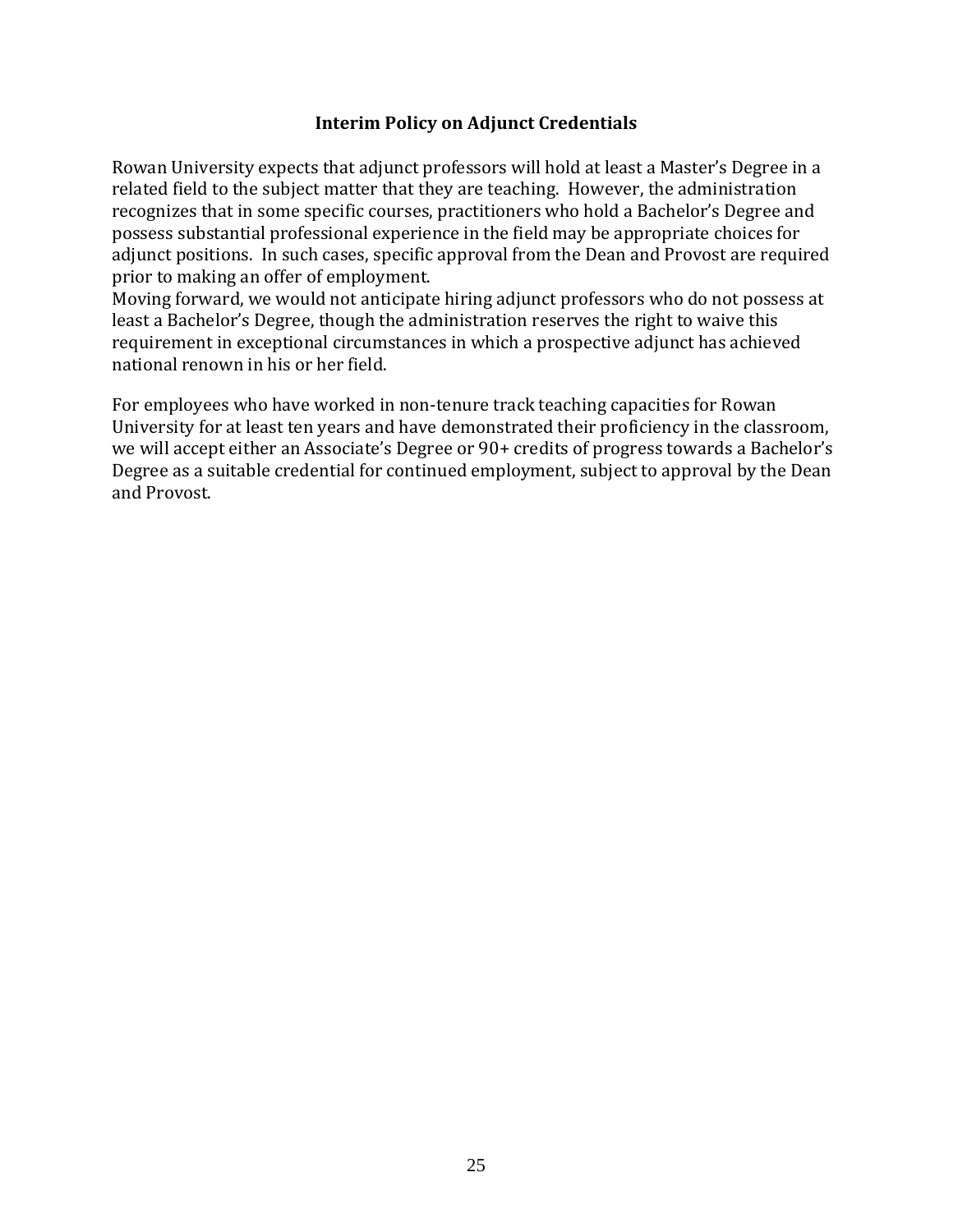# **Curriculum Senate Report February 3, 2016 The following proposals are being submitted for Senate Approval Process F- New Degree Program Proposals**

The following proposals have been approved by the Senate Curriculum Committee.

| $\blacksquare$ Proposal # $\blacksquare$ College |                                                  | <i><b>Department</b></i> | <b>Proposal</b>      |
|--------------------------------------------------|--------------------------------------------------|--------------------------|----------------------|
|                                                  | $\parallel$ 15-16-8049 Earth and the Environment | <b>Geology</b>           | <b>BA in Geology</b> |
|                                                  | $\parallel$ 15-16-8050 Earth and the Environment | <b>Geology</b>           | <b>BS</b> in Geology |